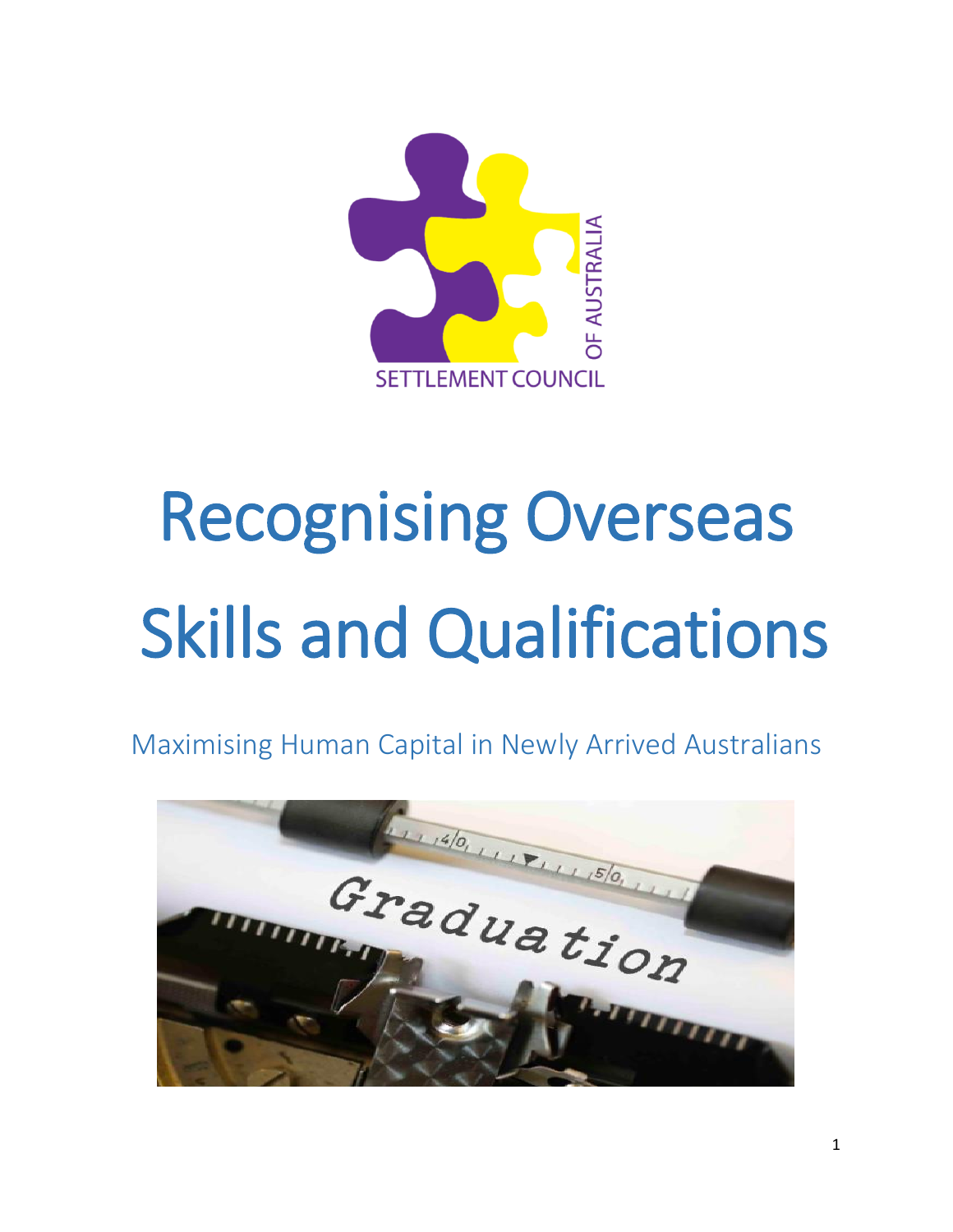## <span id="page-1-0"></span>Acknowledgements

This paper was prepared for the Settlement Council of Australia (SCoA) in 2019 by Research Intern David Fang, with input and editing from Nick Tebbey, Andrew Cummings, Madi Cooper and Jamila Ahmadi.

#### <span id="page-1-1"></span>About the Settlement Council of Australia (SCoA)

SCoA is the national peak body for Australia's dynamic settlement services sector. SCoA represents nearly 100 agencies in the settlement sector, which comprise the vast majority of agencies across Australia providing settlement support to recently arrived migrants, including those from a refugee background. Our members work directly with a wide range of new arrivals from diverse backgrounds, as well as the mainstream Australian community and various stakeholders.

© Settlement Council of Australia 2019 – All Rights Reserved

This document, including the information herein, is confidential and proprietary to the Settlement Council of Australia, and shall not be used or reproduced for any purpose, except with the written consent of the Settlement Council of Australia Executive.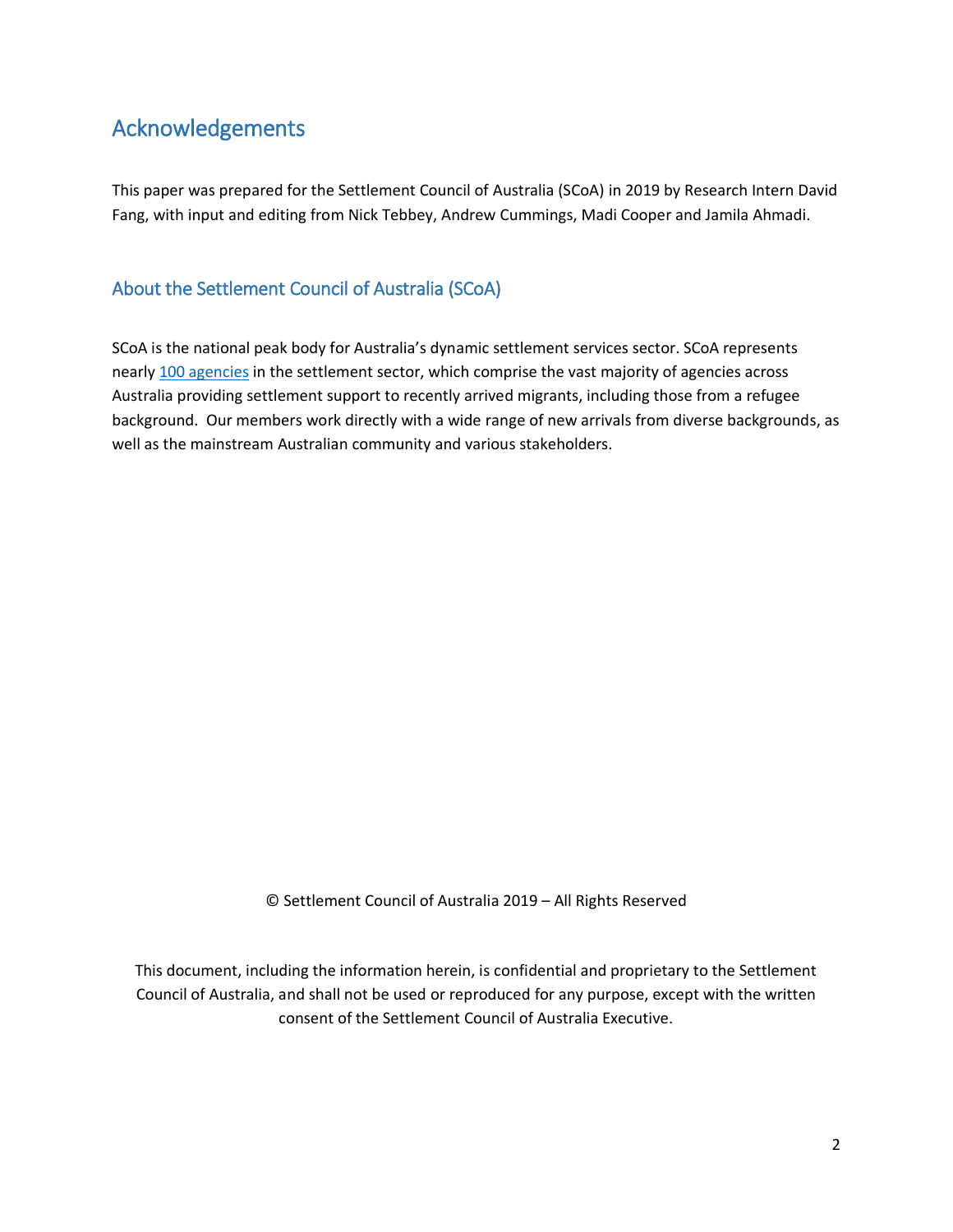## **Table of Contents**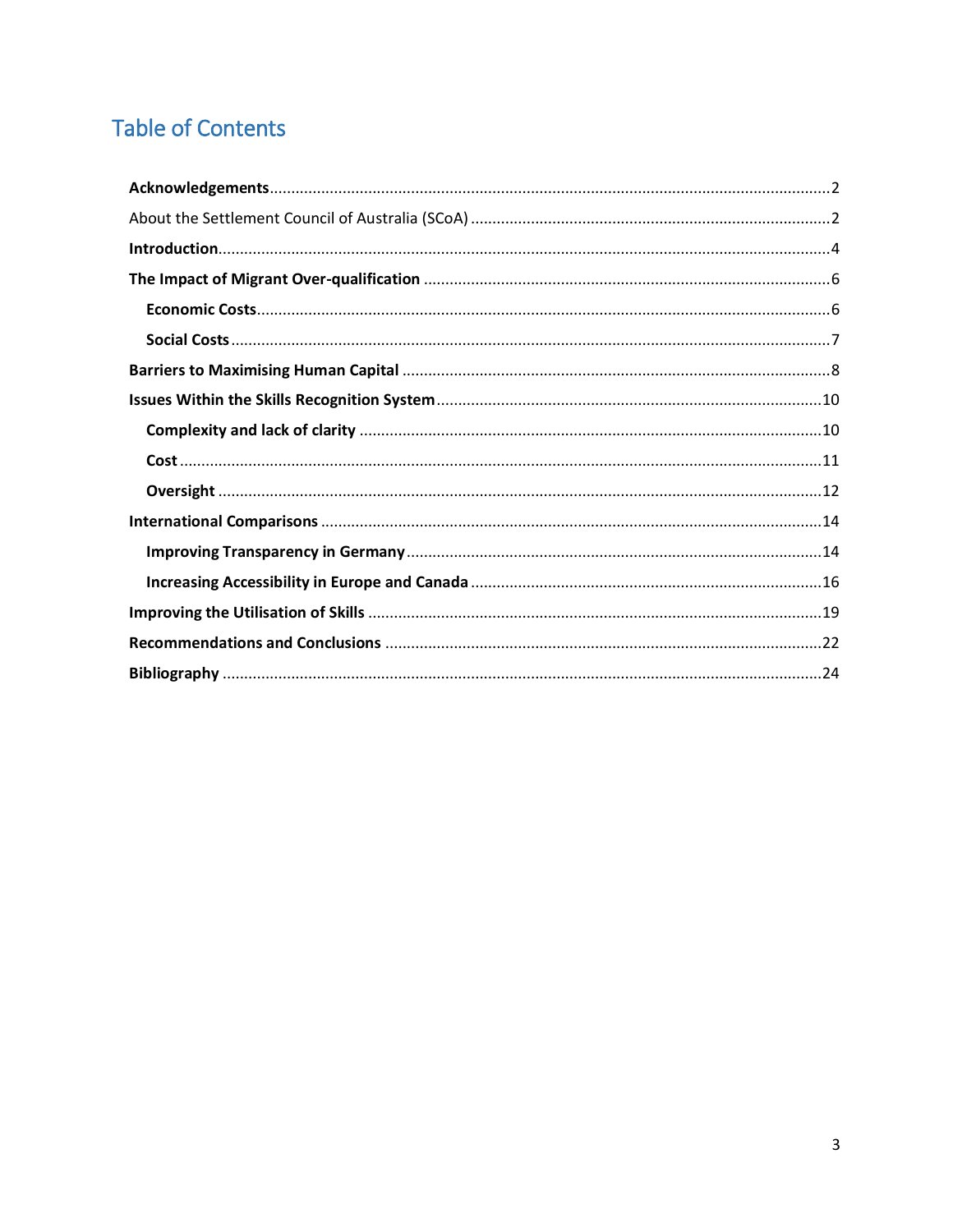#### <span id="page-3-0"></span>Introduction

 $\overline{\phantom{0}}$ 

Australia is a nation of highly skilled immigrants. Unlike the majority of OECD countries where migrants tend to be less qualified than the native population, the opposite is true in Australia. 65% of recent migrants have a high school qualification or higher prior to their arrival.<sup>1</sup> The success of Australia's migration program is internationally renowned, as 91% of migrants in the labour force are employed.<sup>2</sup> This trend is virtually the same as the native-born population and significantly higher than the OECD average.

But for too long, many of these migrants work in jobs below their potential - forced to work in low-skilled and low-paid roles with limited opportunities to progress. Various studies, including those conducted by the IOM and the OECD, report that migrant over-qualification is 'common' in Australia.<sup>3</sup> More than 30% of highly skilled migrants in Australia are employed in positions below their formal qualification level, and they are 42% more likely to be overqualified than their native-born counterparts.<sup>4</sup>

Addressing these issues would improve the labour market outcomes for Australia's migrants. Migrants being unable to enter into their chosen field of employment is a waste of skills for the Australian economy, and a poor use of people's own investment into their education and training.<sup>5</sup>

Employment is one of nine principles of SCoA's National Settlement Services Outcomes Standards (NSSOS), required to achieve effective settlement in Australian society.<sup>6</sup> The inability of migrants to practice their chosen profession leads to disillusionment, a loss of self-esteem and decline in mental health. This is an ongoing problem which has far-reaching consequences – for individuals, families, communities, and for Australia as a whole. It is therefore useful to seek out solutions from best practices in overseas settlement policy, in order for Australia to fully benefit from all that its migrant population has to offer.

This paper has been divided into three sections. First, it will outline the benefits of maximising the "human capital" of migrants in Australia, from both an economic and a social perspective. Second, it will consider the barriers to maximising human capital, focusing on the lack of clarity

<sup>1</sup> ABS, *Characteristics of Recent Migrants, Australia, November 2016: Summary of Findings* (June 2017).

<sup>2</sup> ABS, *Understanding Migrant Outcomes – Insights from the Australian Census and Migrants Integrated Dataset, Australia, 2016* (July 2018), Table 12.

<sup>3</sup> Anke Schuster, Maria Vincenza Desiderio and Giuliana Urso, 'Recognition of Qualifications and Competences of Migrants' (Research report, International Organization for Migration, 2013) 206.

<sup>4</sup> OECD/European Union, 'Indicators of Immigrant Integration 2015' (Research report, 2015) 117.

<sup>5</sup> Joint Standing Committee on Migration, Parliament of Australia, *Negotiating the maze: review of arrangements for overseas skills recognition, upgrading and licensing* (2006) 4.

<sup>6</sup> SCoA, 'National Settlement Services: Outcomes Standards' (Working paper, June 2015) 7.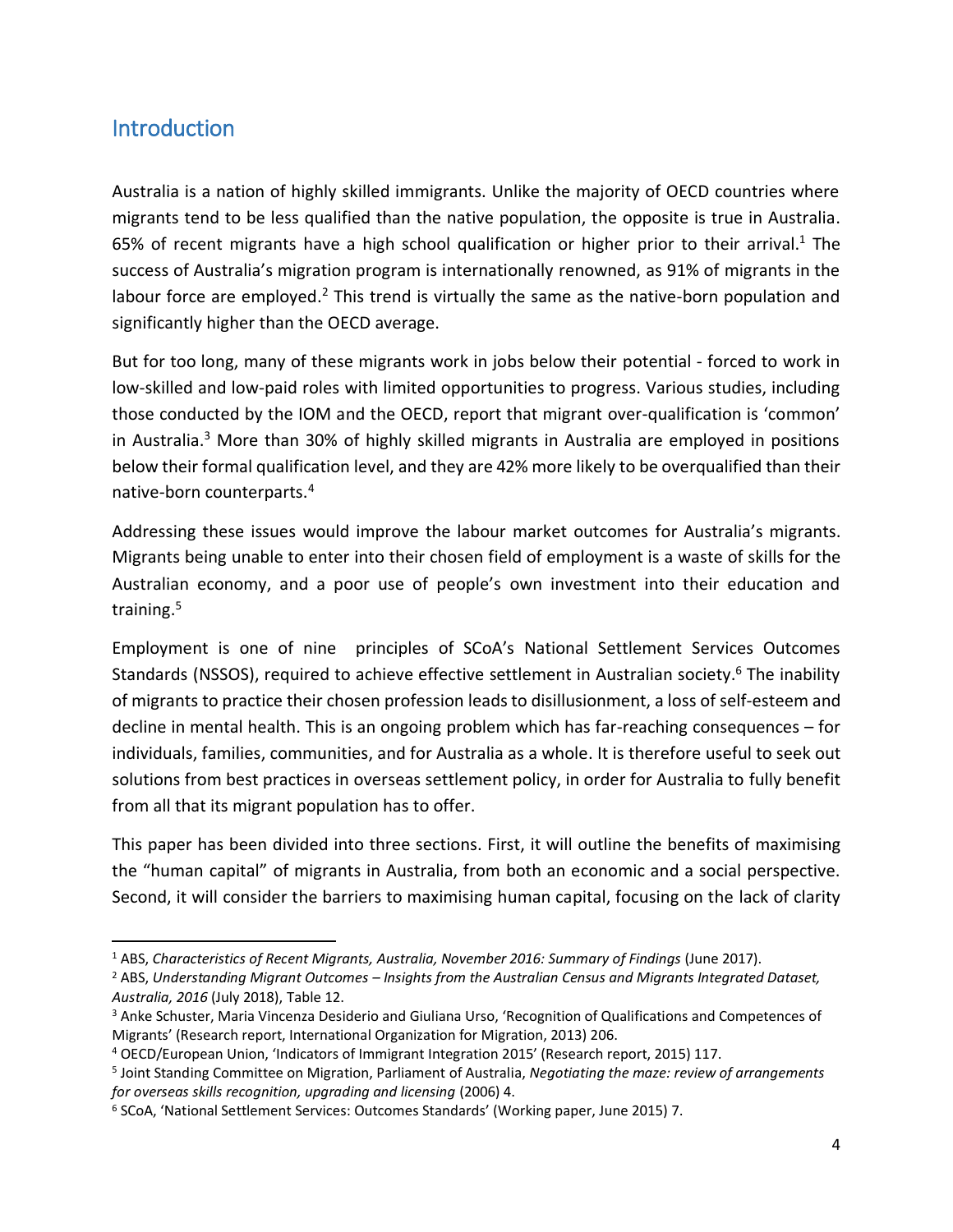and inaccessibility of the current system for recognising skills and qualifications. This section also highlights that the recognition of an overseas qualification is not the same as securing meaningful employment. Factors such as Australian work experience and developed local networks are equally as important for recently arrived migrants. Finally, we will outline recommendations which specifically target these barriers, modelled on the best settlement practices from other countries.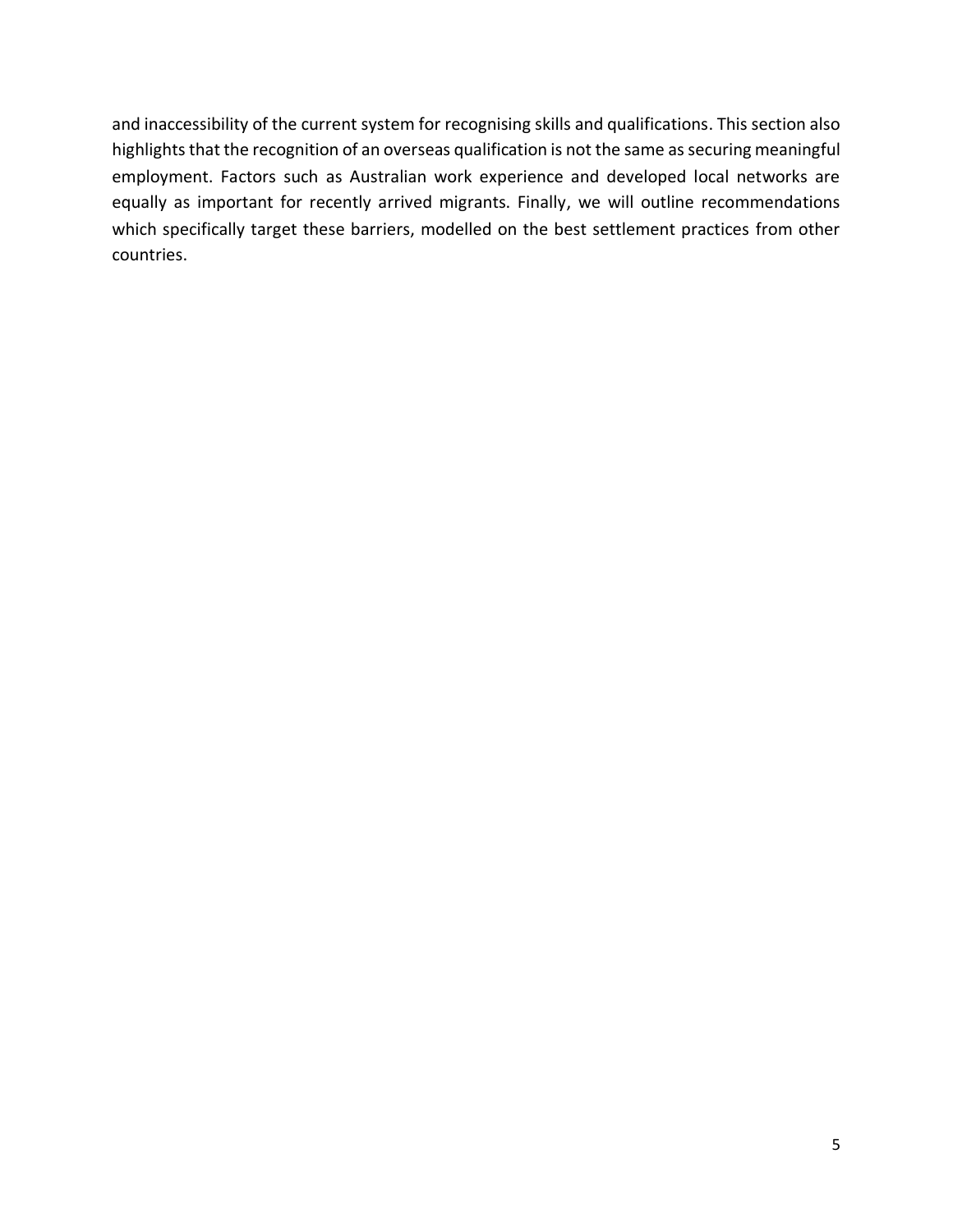## <span id="page-5-0"></span>**The Impact of Migrant Over-Qualification**

#### <span id="page-5-1"></span>**Economic Costs**

 $\overline{a}$ 

'Human capital' is the investment in education, training and other qualities which increases the 'value' of individuals to society.<sup>7</sup> This extends the idea that investment into education generates greater productivity in the long term.<sup>8</sup> The underutilisation of migrants' skills results in the loss of the human capital invested into people's overseas education and training, which might otherwise benefit the Australian economy and society.

This is particularly problematic in Australia, as our migration intake is primarily highly skilled. From 2006-2016, Australia's migrant intake contributed over 530,000 permanent migrants who had post-school qualifications before their arrival.<sup>9</sup> 30% of these migrants are overqualified for their current employment in Australia,<sup>10</sup> with some studies showing this rate is closer to 42% for migrants from a Non-English Speaking background.<sup>11</sup> Many groups - particularly those from China, the Philippines, Indonesia and India - face a 'severe risk' of de-skilling within their first five years in Australia.<sup>12</sup> As the Department of Home Affairs concluded in its submission to a Productivity Commission inquiry, maximising the 'productive potential' of a diverse workforce will impact economic growth and competitiveness in the global market.<sup>13</sup>

There is no reliable data that shows the exact economic benefits of reducing migrant overqualification. However, a 2018 study by Deloitte Access Economics estimated that better use of migrant and refugee skills in Queensland could improve the Queensland economy by \$250 million over ten years. There is no question that overseas-born Australians represent a sizable component of the labour force with non-school qualifications, $14$  or that the rate of overqualification within migrant communities is higher than for people born in Australia. <sup>15</sup> SCoA

<sup>7</sup> Michael Bittman et al, 'Human Capital' in Kerry Carrington, Alison McIntosh and Jim Walmsley (eds), *The Social Costs and Benefits of Migration into Australia* (Centre for Applied Research in Social Science, 2007) 25, 25.

<sup>8</sup> John Quiggin, 'Human Capital Theory and Education Policy in Australia' (1999) 32 *Australian Economic Review* 130, 131.

<sup>9</sup> ABS, *Characteristics of Recent Migrants*, above n 1, Table 15.

<sup>10</sup> Productivity Commission, *Migrant Intake Into Australia*, Inquiry Report No 77 (2016), 9.

<sup>&</sup>lt;sup>11</sup> Le Wen and Sholeh A. Maani, 'A Panel Study of Immigrants' Overeducation and Earnings in Australia' (Discussion Paper No 11216, Institute of Labor Economics, December 2017), 17.

<sup>12</sup> Anke Schuster, Maria Vincenza Desiderio and Giuliana Urso, above n 3, 206.

<sup>13</sup> Department of Home Affairs (Cth), Submission No 22 to Productivity Commission, *Economic Impacts of Migration and Population Growth*, April 2006, 9.

<sup>14</sup> ABS, *Census of Population and Housing: Reflecting Australia – Stories from the Census, 2016 – Educational Qualifications* (October 2017), Table 8.

<sup>&</sup>lt;sup>15</sup> Le Wen and Sholeh A. Maani, above n 11, 17.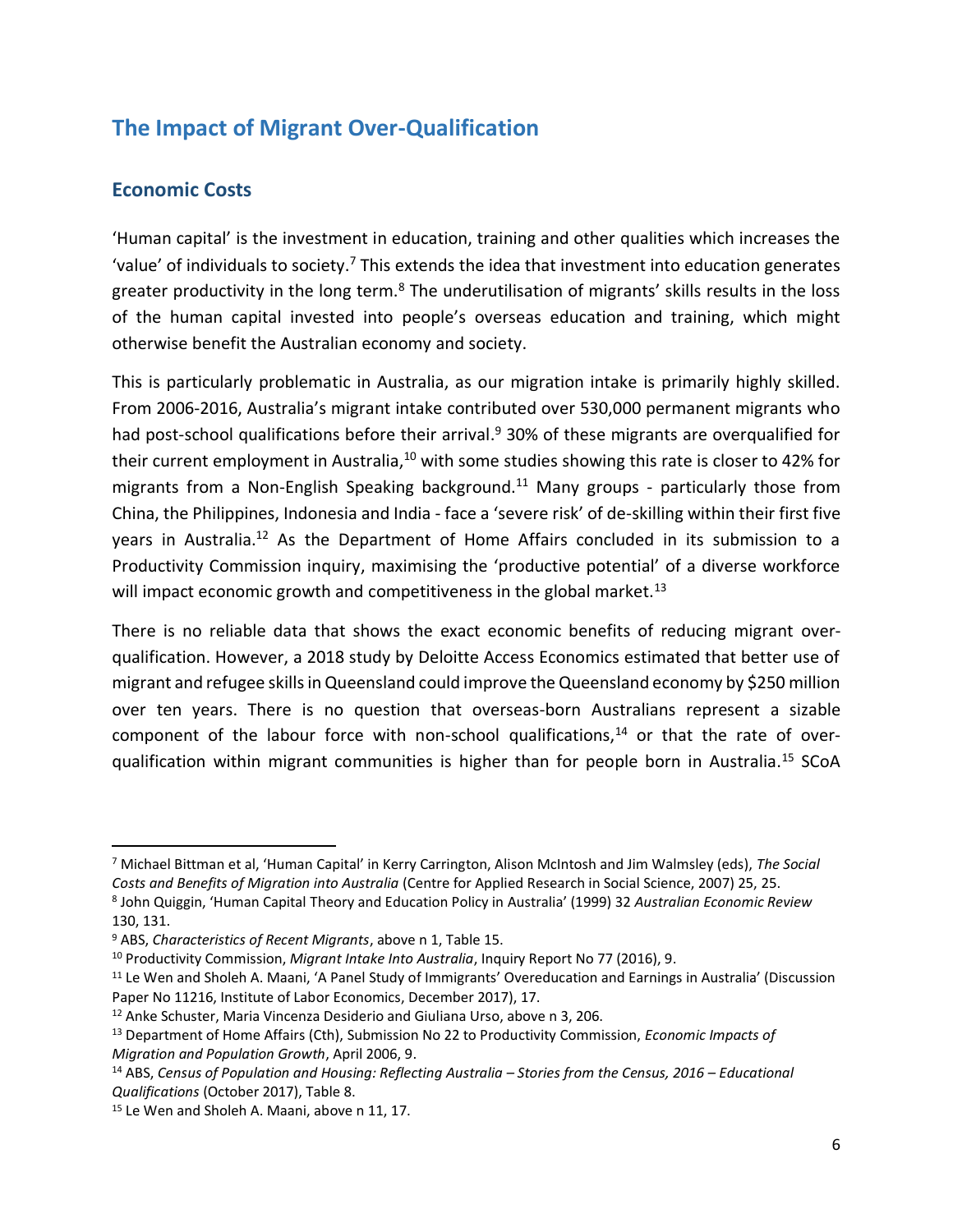believes that accurately determining the dollar value of migrant over-qualification in Australia would highlight the benefits of maximising the human capital of newly arrived migrants.

#### <span id="page-6-0"></span>**Social Costs**

The social cost of over-qualification among migrants cannot be easily measured, but follow on from a migrants' inability to practice their chosen vocation and secure meaningful employment. Reid concluded that underutilising migrants' skills is linked to poor mental health, measured by ongoing feelings of sadness, depression and loneliness.<sup>16</sup>

Likewise, research by the Bankwest Curtin Economic Centre (BCEC) provided evidence on the mental health impact of 'skills atrophy' among migrants in Western Australia.<sup>17</sup> These interviews concluded that over-qualification is a significant 'stressor' that leads to 'anxiety, depression and social isolation'.<sup>18</sup> For skilled migrants, the 'points-based' visa system creates the reasonable expectation that a migrant's skills will be highly valued in the Australian job market. The ideal of working in Australia, which entices many skilled workers to migrate to Australia, is quickly replaced by the stress of overcoming sudden, unexpected barriers to entering skilled work.

The social cost of migrant over-qualification is also difficult to measure. Frijters et.al confirm that mental illness can have serious consequences on an individual's ability to participate in the labour market. They find that a decline in mental health reduces the likelihood of labour market participation by 17%.<sup>19</sup> Migrants and refugees are subject to even greater mental pressure arriving in a foreign country, often with the added pressure of limited financial support.

<sup>16</sup> Alison Reid, 'Under-use of migrants' employment skills linked to poorer mental health' (2012) 36 *Australian and New Zealand Journal of Public Health* 120, 124.

<sup>&</sup>lt;sup>17</sup> Bankwest Curtin Economics Centre (BCEC), 'Minimising skills wastage: Maximising the health of skilled migrant groups' (Report, November 2017), 19.

 $18$  Ibid, 16.

<sup>&</sup>lt;sup>19</sup> Paul Frijters et al, 'Mental Health and Labour Market Participation: Evidence from IV Panel Data Models (Discussion Paper No 4883, Institute of Labor Economics, April 2010), 17.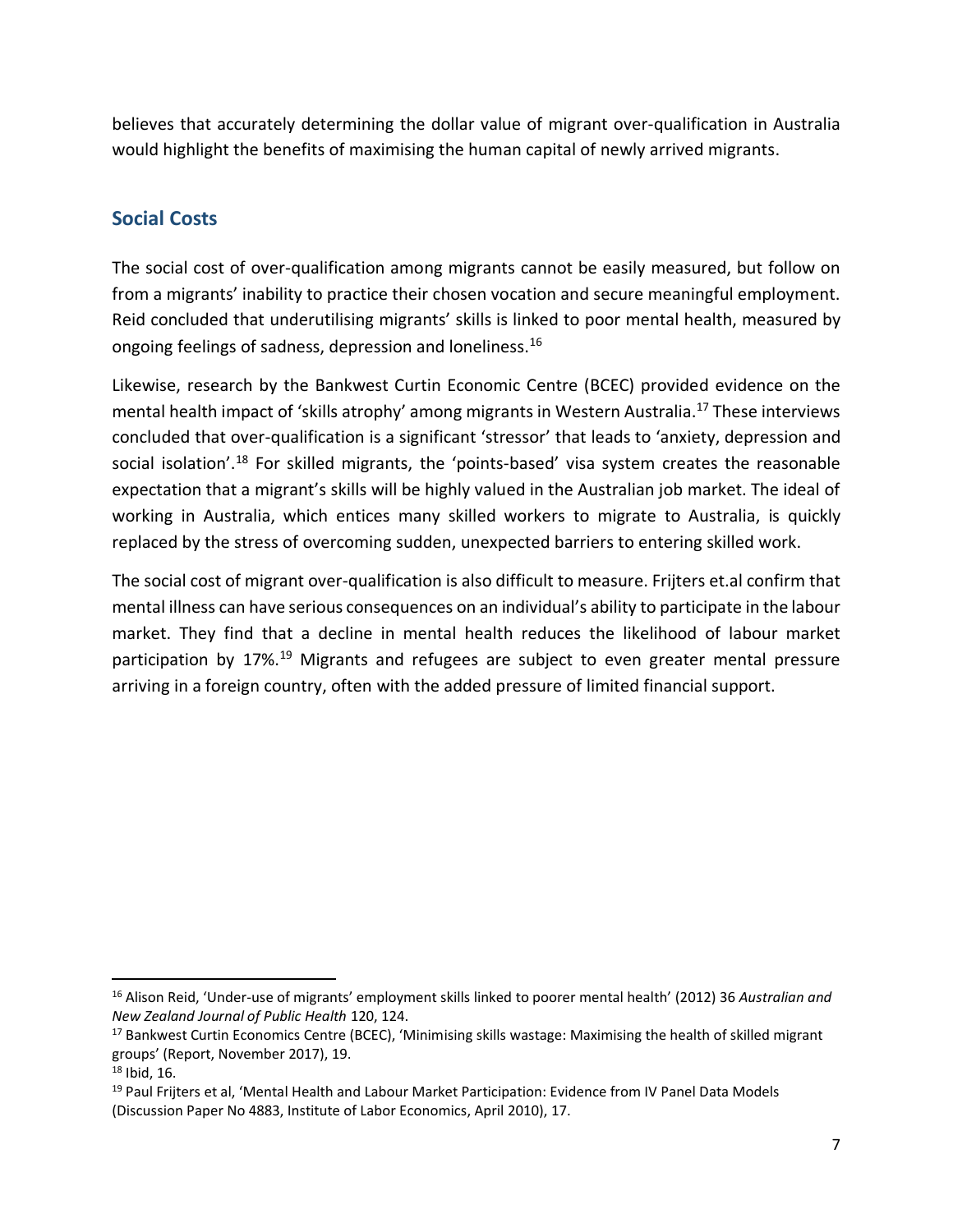## <span id="page-7-0"></span>Barriers to Maximising Human Capital

There are several barriers to maximising human capital and addressing over-qualification. Firstly, as the Joint Standing Committee on Migration (JSCM) acknowledged in its 2017 inquiry on migrant settlement outcomes, 'many submitters [to the inquiry] have commented on the difficulty of having overseas skills and qualifications recognised in Australia'.<sup>20</sup> The challenge of skills recognition is well documented and widely researched. It was the focus of a report released by the JSCM in 2006, $^{21}$  and has been mentioned in government reports and inquiries ever since.

The situation has not significantly improved in more than a decade following the 2006 report. In 2016, the Characteristics of Recent Migrants (CORMS) survey revealed that **only 33% of recent permanent arrivals from 2006-2016 had their post-school qualifications recognised in Australia,<sup>22</sup> and only 39% actually applied to go through the recognition process.<sup>23</sup> Further, only 53% used their highest overseas qualification in their first job,<sup>24</sup> despite over 90% finding employment within their first or second year after arrival.**<sup>25</sup>

There are two main explanations why the majority of recent arrivals do not get their overseas post-school qualifications recognised in Australia: firstly, the framework for skills recognition is complex, unclear and poorly communicated to recent arrivals. Secondly, it is inaccessible and costly for certain regulated professions.

Beyond the question of skills recognition, recognition of an overseas academic qualification is only one piece of the puzzle of finding skilled work. As Settlement Services International (SSI) noted in its report on refugee employment in Australia, issues such as a lack of Australian work experience, limited English language proficiency and undeveloped social networks are all barriers preventing migrants from utilising their skills upon arrival in Australia.<sup>26</sup> Employers are free to choose who they wish to hire, and an overseas qualification, even when recognised, may not be competitive without Australian references or local work experience. The successful translation of a recognised qualification into skilled work depends on three main enablers: local work experience, familiarity with the Australian work culture, and English language proficiency.

 $\overline{\phantom{0}}$ 

<sup>20</sup> Joint Standing Committee on Migration, Parliament of Australia, *No one teaches you to become an Australian: Report of the inquiry into migrant settlement outcomes* (2017) 83.

<sup>21</sup> Joint Standing Committee on Migration, *Negotiating the Maze*, above n 5.

<sup>22</sup> ABS, *Characteristics of Recent Migrants*, above n 1, Table 16.

 $23$  Ibid.

<sup>24</sup> Ibid, Table 15.

<sup>25</sup> Ibid, Table 14.

<sup>&</sup>lt;sup>26</sup> Settlement Services International (SSI), 'Working it out' (Occasional Paper 1, March 2015) 14.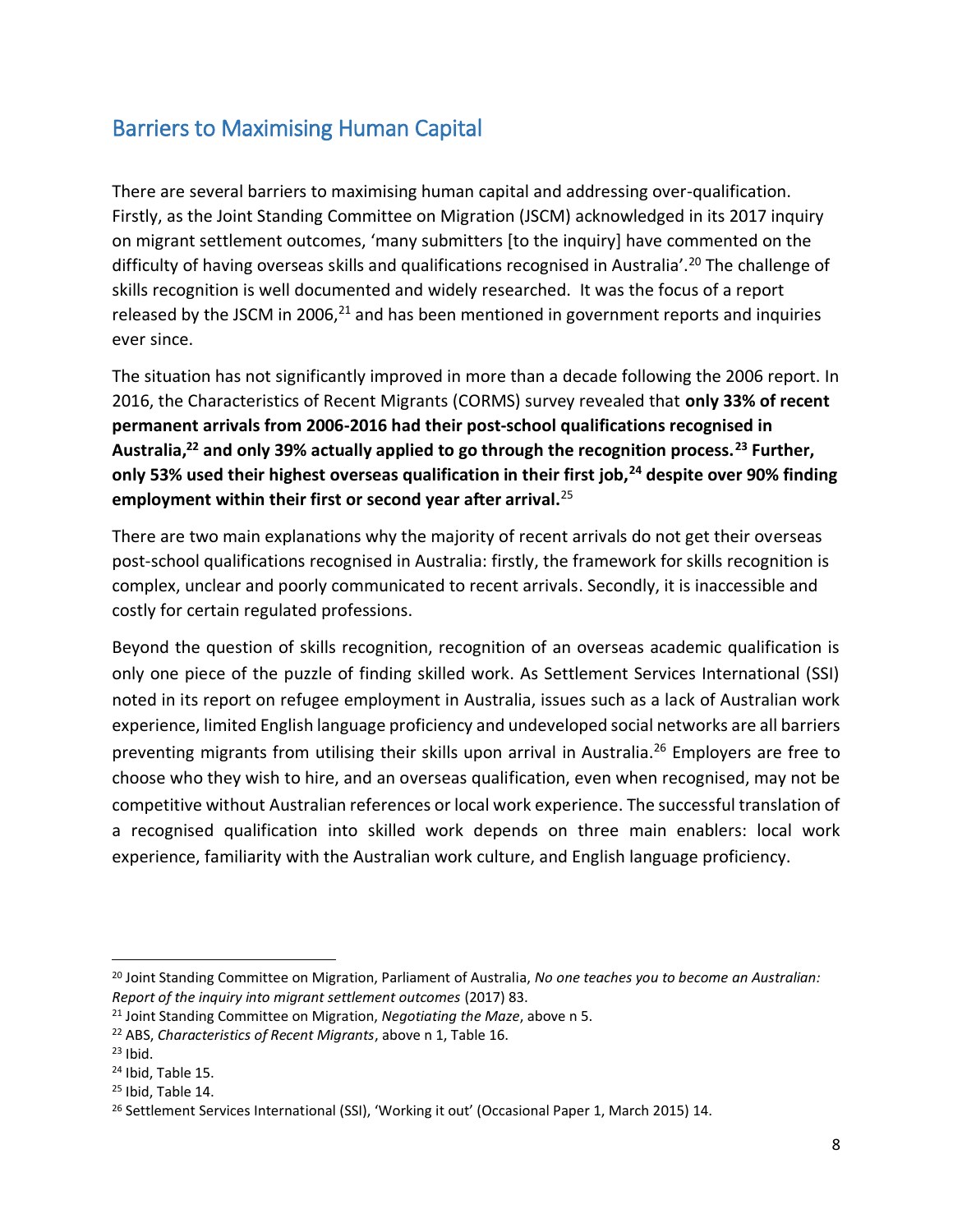In addition to these barriers, institutional factors such as unconscious bias and race-based discrimination also play a role in migrant over-qualification. Resolving these issues would complement an efficient skills recognition system in Australian.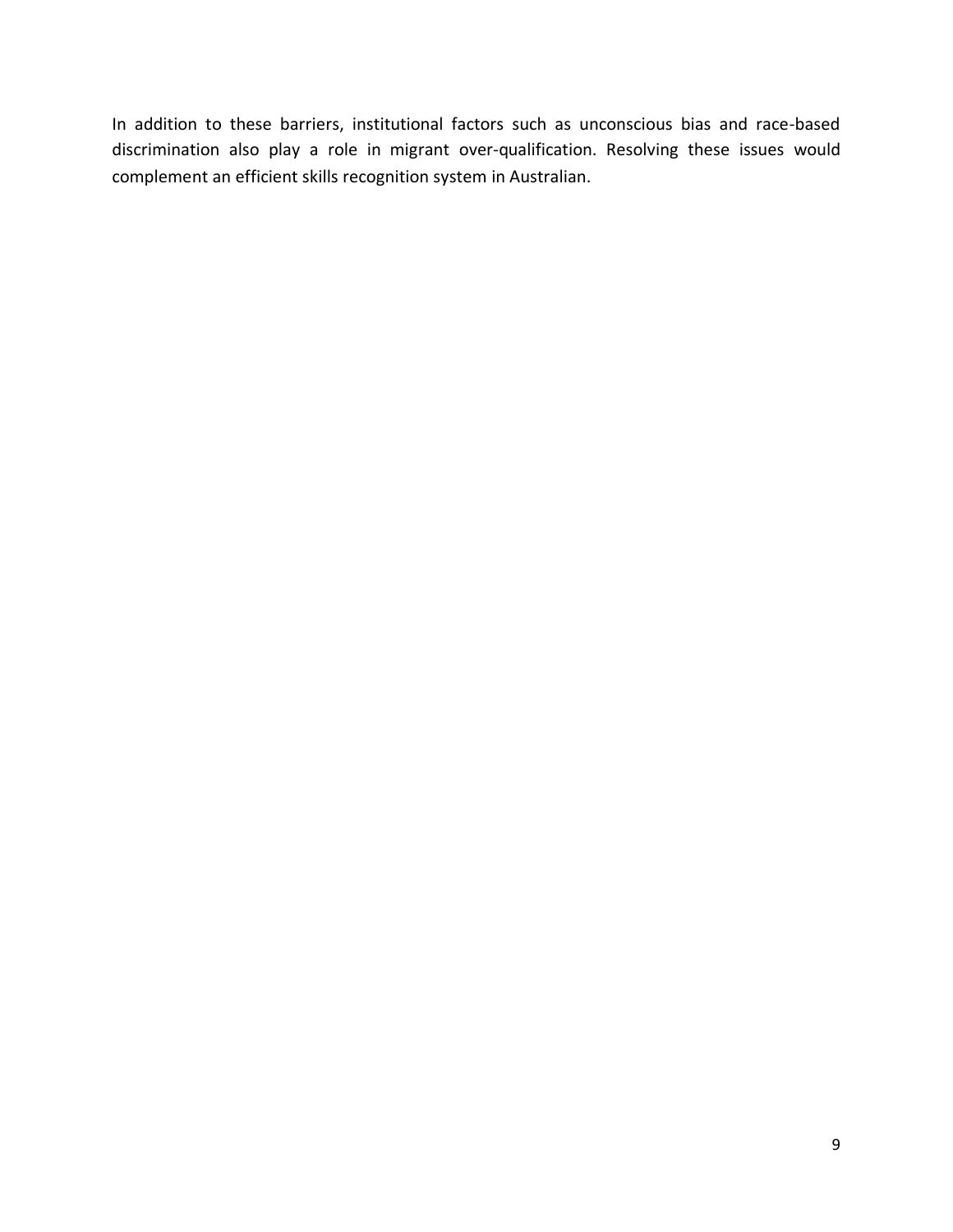## <span id="page-9-0"></span>Issues Within the Skills Recognition System

#### <span id="page-9-1"></span>Complexity and Lack of Clarity

A newly arrived migrant with a post-school qualification is immediately confronted with the complexity and lack of clarity of the Australian skills recognition system. The process of pre-arrival skills assessment, which many migrants undergo applying for a visa, does not guarantee skills recognition for employment.<sup>27</sup> Indeed, as Home Affairs and assessing authorities confirm, prearrival skills assessment is only used for a migrant's application to immigrate to Australia, and does not have any practical impact on finding appropriate skilled work after they arrive in Australia. <sup>28</sup>

Having no choice but to re-start the assessment process, a migrant will then be confronted with choosing between skills 'assessment' and skills 'recognition', which are actually two separate processes leading to two different outcomes.<sup>29</sup> The Government provides an 'assessment' for qualifications in non-regulated professions. This provides successful applicants with 'assessment advice' which may help employers 'understand' a foreign qualification,<sup>30</sup> but does not guarantee that the qualification will be valued in the job market. A 'recognition', on the other hand, is provided by peak industry bodies for regulated professions such as medicine or law, and is a formal requirement for practising in those professions.<sup>31</sup> The process for skills recognition will therefore vary depending on the occupation, but both of these processes are unrelated to the process of skills assessment for migration, which has no bearing on finding skilled work after arrival.

The next hurdle for a new arrival will be the question of *who* will be doing the assessing or recognising. As there is no single assessment or recognition authority, the Australian framework for recognition is complex, fragmented across thirty-four authorities spanning 450 occupations across different states and territories.<sup>32</sup> The responsibility for skills 'assessment' in a nonregulated profession falls to the relevant state or territory's Overseas Qualification Unit (OQU), except in NSW, where no OQU exists.<sup>33</sup> Skills 'recognition', on the other hand, must be conducted

<sup>&</sup>lt;sup>27</sup> Thomas Liebig, 'The Labour Market Integration of Immigrants in Australia' (OECD Social, Employment and Migration Working paper No 49, OECD, February 2007), 35.

<sup>28</sup> Department of Home Affairs (Cth), *Skills assessment and assessing authorities* <

https://www.homeaffairs.gov.au/trav/work/work/skills-assessment-and-assessing-authorities>.

<sup>29</sup> Thomas Liebig, above n 27, 34.

<sup>30</sup> Department of Employment, Small Business and Training (QLD), *Assessing your qualifications* (August 2018) < https://training.qld.gov.au/training/osqrecognition/assessqual>.

<sup>&</sup>lt;sup>31</sup> Thomas Liebig, above n 27, 34.

<sup>&</sup>lt;sup>32</sup> Anke Schuster, Maria Vincenza Desiderio and Giuliana Urso, above n 3, 212.

<sup>33</sup> Department of Education and Training (Cth), *Qualifications Recognition* <

https://internationaleducation.gov.au/services-and-resources/pages/qualifications-recognition.aspx>.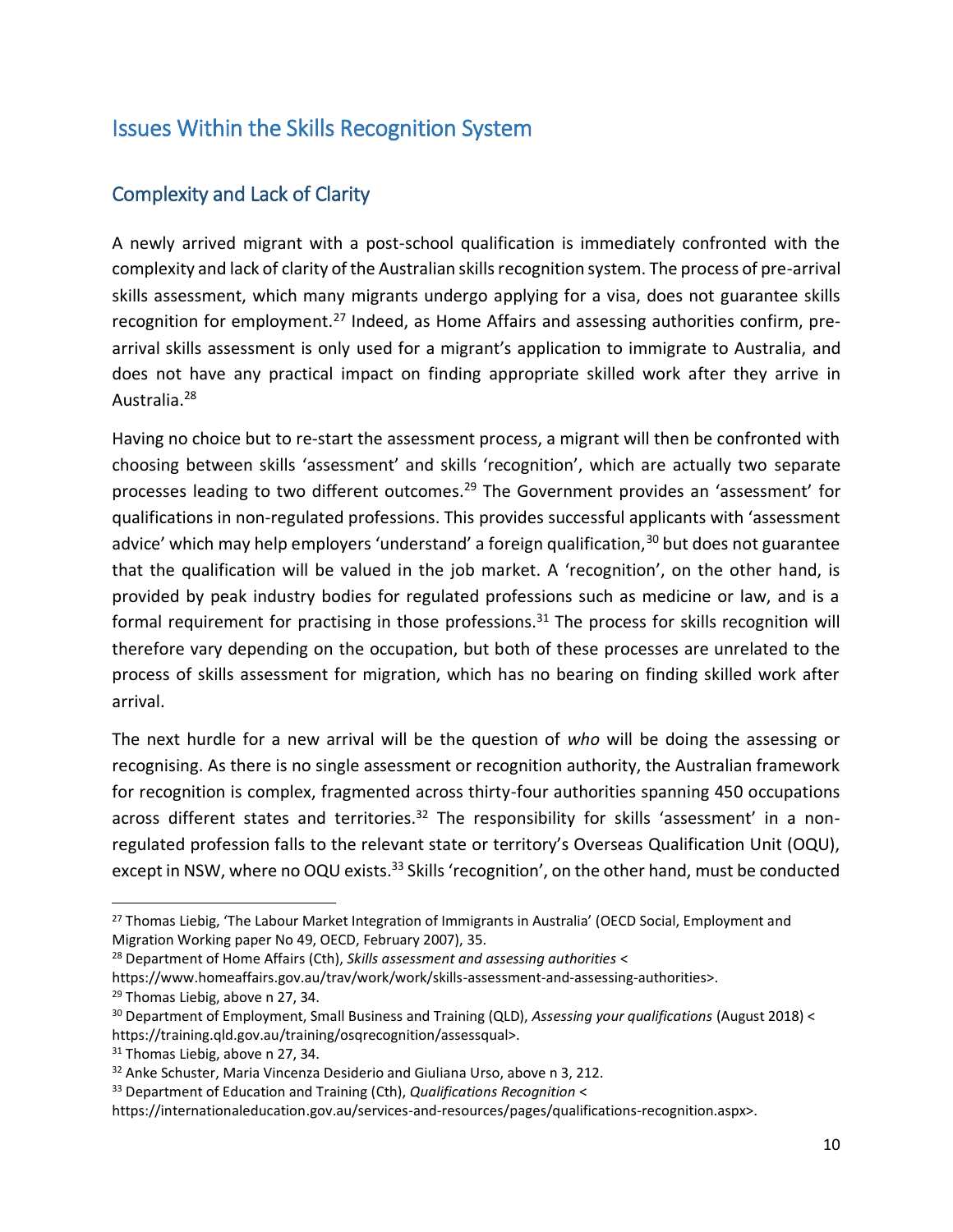by the relevant authorised body,  $34$  but there is no list readily available that states which body is responsible for which regulated occupation.

The most comprehensive list of who is an 'assessing authority' is hosted by Home Affairs.<sup>35</sup> However, an authority which can assess skills for migrants may not be able to recognise skills for a regulated profession. Further, not all peak bodies who are responsible for recognising skills are included on the list. New arrivals to Australia are confronted by multiple sources of inconsistent information available to them, complicated by language difficulties and unfamiliarity with the Australian federal system.

Ultimately, the lack of clarity of the recognition system means many skilled migrants are unclear as to whether the time, effort and costs they invest into the process will actually increase their chances of being employed in their field. Many are therefore put off applying to have their qualifications recognised in the first place.

#### <span id="page-10-0"></span>**Cost**

Closely related to this is the issue of cost. Though state and territory governments have been mindful enough to provide services for skills 'assessment' for free, or virtually free,<sup>36</sup> the process of skills 'recognition' in some regulated professions remains expensive and inaccessible for new arrivals. Within the health profession for example, these costs can run into thousands, or even tens of thousands of dollars.<sup>37</sup> These costs are added onto the growing list of expenses of the migration process, the likely period of unemployment which immediately follows arrival, and the costs involved in preparing for these crucial exams.

As the OECD explains, one of the ten key components of a well-functioning recognition system is to ensure that costs do not represent a barrier to a recently arrived migrant.<sup>38</sup> The report further

 $\overline{a}$ 

<sup>36</sup> See, eg, ACT Government, *Overseas Qualification Assessment* 

<http://www.ocanz.org/assets/Uploads/503b11c955/Assessment-of-Optometrists-with-Overseas-Qualifications-CURRENT-UPDATED-1-4-2017-v3.pdf>; OCANZ, *Competency in Optometry Examination – 2018/19 Examination Fees* <http://www.ocanz.org/examination/competency-in-optometry-examination/examination-fees>; OCANZ, *Assessment of Competence in Ocular Therapeutics* <http://www.ocanz.org/examination/assessment-ofcompetence-in-ocular-therapeutics/>.

 $34$  Ibid.

<sup>35</sup> Department of Home Affairs (Cth), *Assessing authorities* <

https://www.homeaffairs.gov.au/trav/work/work/skills-assessment-and-assessing-authorities/assessingauthorities>.

<sup>&</sup>lt;http://www.communityservices.act.gov.au/multicultural/services/overseas\_qualifications\_assessments\_oqa/freq uently-asked-questions#cost>.

<sup>37</sup> See Optometry Council of Australia and New Zealand (OCANZ), *Application Information and General Requirements – Optometrists with Overseas Qualifications* (April 2017)

<sup>38</sup> OECD, 'Making Integration Work: Assessment and Recognition of Foreign Qualifications' (Research report, 2017) 77.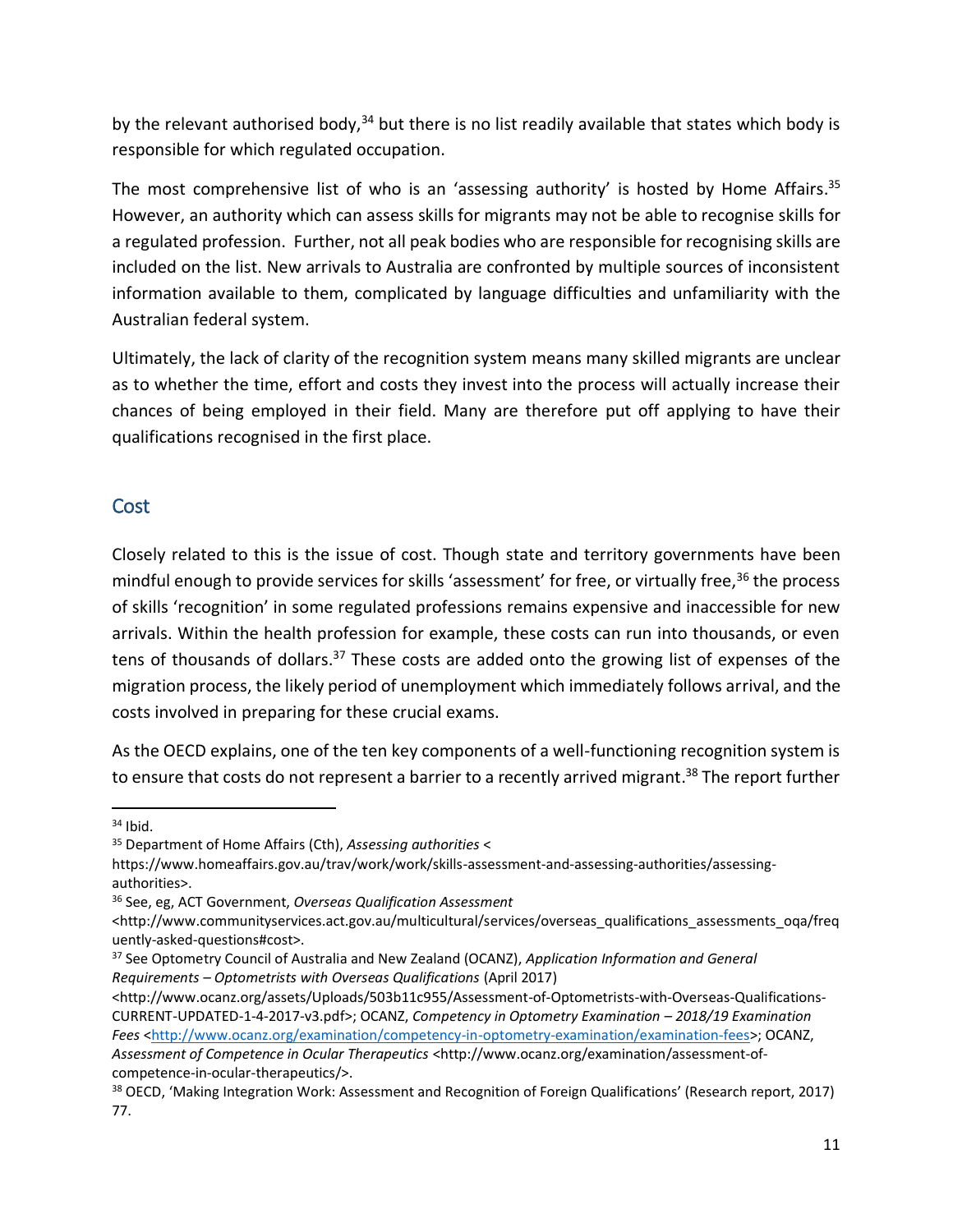singles Australia, finding that fees for recognition vary wildly by country and can range from 'EUR 16 to several thousand euros in Australia'.<sup>39</sup>

Previously, the Assessment Subsidy for Overseas Trained Professionals (ASDOT) was administered by the Department of Education and Training (DET) and played an important role in funding overseas professionals throughout the costly recognition process. However, this subsidy was discontinued in June 2015.<sup>40</sup> Furthermore, activities undertaken by recent arrivals to get their qualifications recognised are not 'Centrelink approved' activities for determining eligibility for income support.<sup>41</sup>

Migrants face the difficult choice of trying to gain recognition in their chosen profession - which may require months of extra study with no financial support - or simply de-skilling and accepting any available job. In the absence of government financial assistance to support skilled migrants through the skills recognition process, the cost of the process can exclude new arrivals from utilising their qualifications in Australia.

#### <span id="page-11-0"></span>**Oversight**

Issues of cost are further complicated by the fact that there is no external body which oversees skills recognition. If an applicant is refused recognition and wishes to appeal, they must appeal to the same body which refused them in the first place.<sup>42</sup> As the JSCM observed in its 2006 inquiry, DET previously held the responsibility of 'monitoring the assessing authorities<sup>'43</sup> and ensuring that the nominated recognition bodies could assess qualifications in a manner which benefitted Australia's labour market interests. However, as DET firmly clarified in its submission to the inquiry, the Department does not recognise the skills of professionals outside of the purposes of migration, which must be a matter to be left to employers, professions and regulatory bodies.<sup>44</sup> Who then, as the report further enquires, 'monitors the performance of professional bodies in their skills assessment responsibilities outside of [the migration] program?'<sup>45</sup>

 $39$  Ibid.

<sup>40</sup> Department of Education and Training (Cth), *Budget: 2015-16: Portfolio Budget statements 2015-16* (May 2015), 58.

<sup>41</sup> Department of Human Services (Cth), *Approved courses and institutions*

<sup>&</sup>lt;https://www.humanservices.gov.au/individuals/enablers/approved-courses-and-institutions/29726>.

<sup>42</sup> See, eg, Engineers Australia, *Migration Skills Assessment (MSA) Booklet* 

<sup>&</sup>lt;https://www.engineersaustralia.org.au/sites/default/files/Membership/MSA/MSA%20Booklet%20March%20201 8%2003102018.pdf> 10.

<sup>43</sup> Joint Standing Committee on Migration, Negotiating the Maze, above n 5, 96.

<sup>44</sup> Department of Education and Training, Submission No 91 to Joint Standing Committee on Migration, *Negotiating the Maze*, 1996, 6.

<sup>45</sup> Joint Standing Committee on Migration, Negotiating the Maze, above n 5, 99.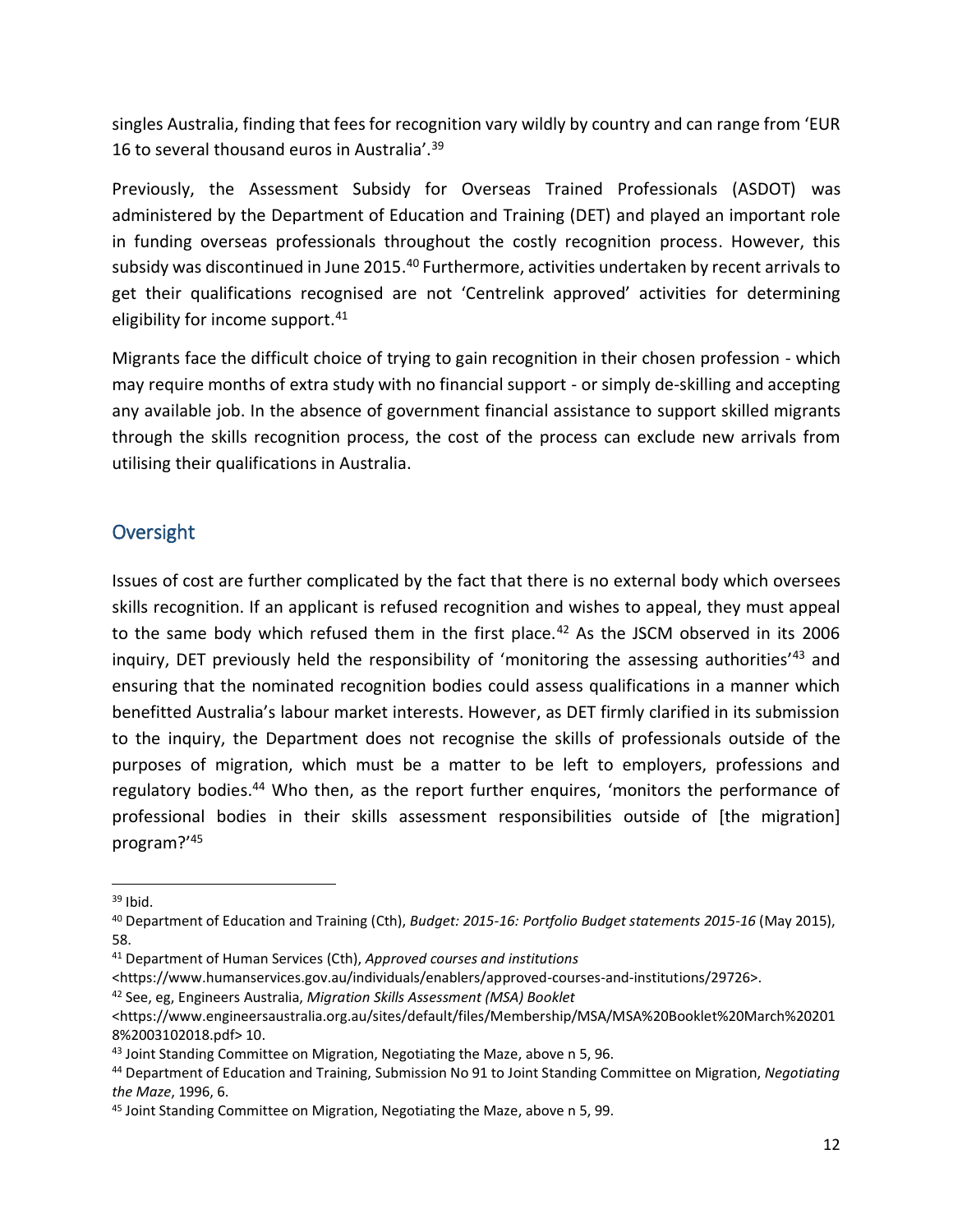This question is particularly important, given the nature of the Australian skills recognition system, where only one regulatory body has the responsibility of recognising qualifications in their given professions. Applicants are left without any external recourse when dealing with these bodies. This constricts the career aspirations of new arrivals, due to the costly and impractical barriers to entry. Oversight by an external body would ensure that the entry and cost requirements for recognition are fair, impartial and accessible, while also ensuring accountability by offering external recourse for applicants to appeal decisions about the recognition of qualifications.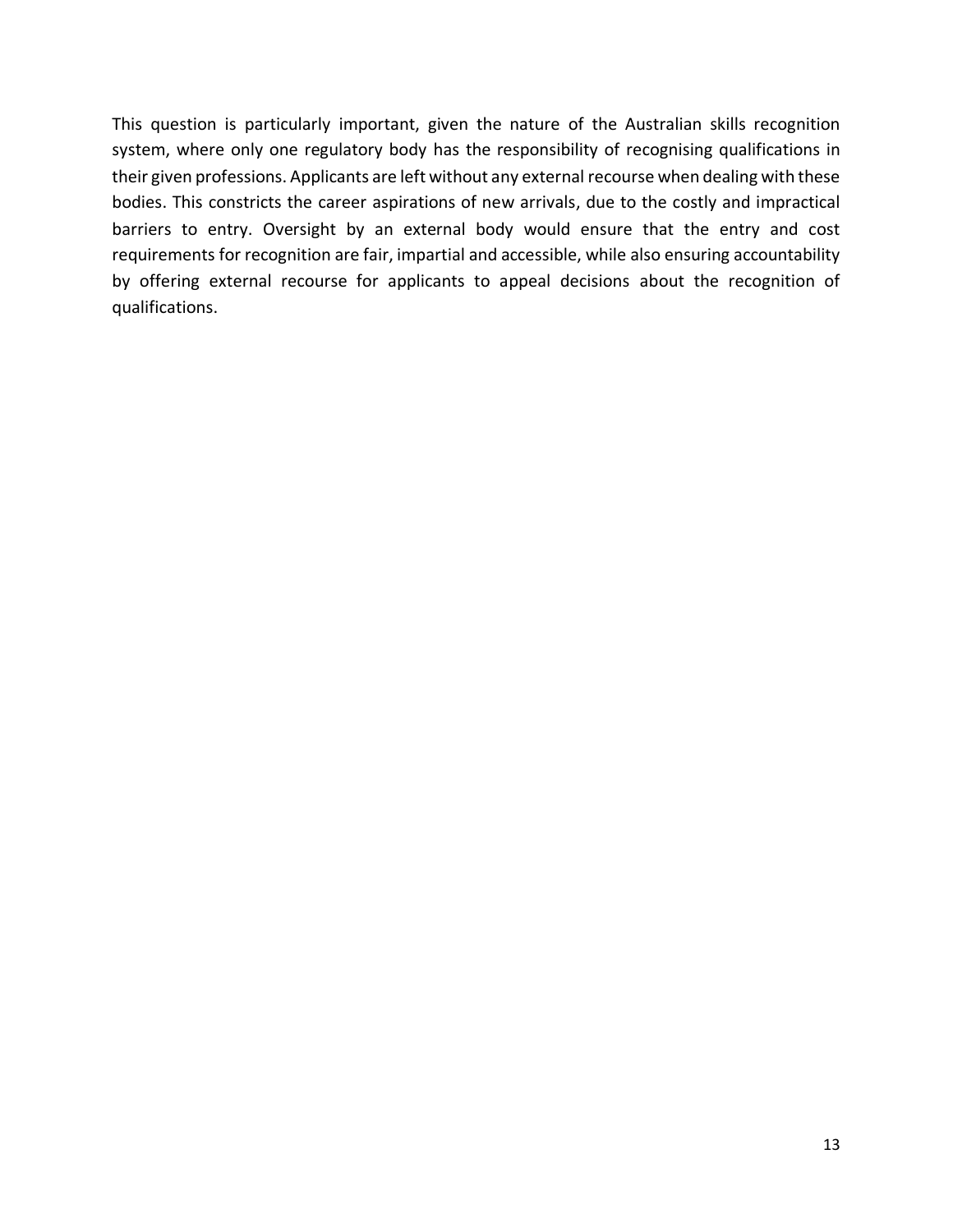#### <span id="page-13-0"></span>International Comparisons

This section will identify best practices in overseas migration and settlement policy. If implemented in Australia, SCoA believes that these can assist in facilitating the recognition of overseas qualifications, and therefore contribute to resolving the problem of migrant overqualification.

#### <span id="page-13-1"></span>Improving Transparency in Germany

 $\overline{a}$ 

The multi-channel support structure for skills recognition in Germany is a best practice example in transparency and communication. The German federal system is just as complex for a recently arrived migrant as Australia.<sup>46</sup> This complexity has filtered into the German foreign skills recognition system on two levels: firstly, different bodies are able to recognise qualifications, depending on which city and state the applicant is applying from.<sup>47</sup> Secondly, the process and governing law for recognition vary depending on whether the applicant's profession is regulated at a federal or state level.<sup>48</sup> Finally, similar to Australia, the German system also makes a distinction between a "skills assessment", which is provided in non-regulated and 'training' occupations, and "skills recognition", which is a formal requirement for practising in regulated professions such as law and medicine.<sup>49</sup>

Despite similar levels of complexity in both systems for skills recognition, the German response has been far more appropriate. Following the *Recognition Act* in 2012, which was legislated to simplify and standardise procedures for foreign skills recognition, the online portal '*Recognition in Germany'* was set up as the 'one-stop-shop' for all information on skills recognition in Germany.<sup>50</sup> Unlike the patchwork of incomplete information available to recent arrivals in Australia, a newly arrived skilled migrant in Germany can access, in eleven languages, a step-by-

<sup>46</sup> See Carolyn Moore et al, 'German Federalism in Transition' (2008) 17 *German Politics* 393, 395; Assembly of European Regions (AER), *Regionalisation in Germany: the advantages of a federal state* (September 2017) <https://aer.eu/regionalisation-germany-advantages-federal-state/>.

<sup>47</sup> BQ-Portal, *The assessment process – how it works* <https://www.bq-portal.de/en/seiten/assessment-process- %E2%80%93-how-it-works#how%20does%20the%20assessment%20process%20work>.

<sup>48</sup> Federal Ministry for Economic Affairs and Energy (Germany), *Make it in Germany: Acknowledgement and*  recognition of qualifications <https://www.make-it-in-germany.com/en/for-businesses/targeted-

rectruitment/acknowledgement-and-recognition-of-qualifications#recognition-of-foreign-qualifications>. <sup>49</sup> See, eg, Federal Ministry of Education and Research (Germany), *Doctor of Medicine* <https://www.anerkennungin-deutschland.de/html/en/doctor\_of\_medicine.php>.

<sup>50</sup> Anke Schuster, Maria Vincenza Desiderio and Giuliana Urso, above n 3, 29.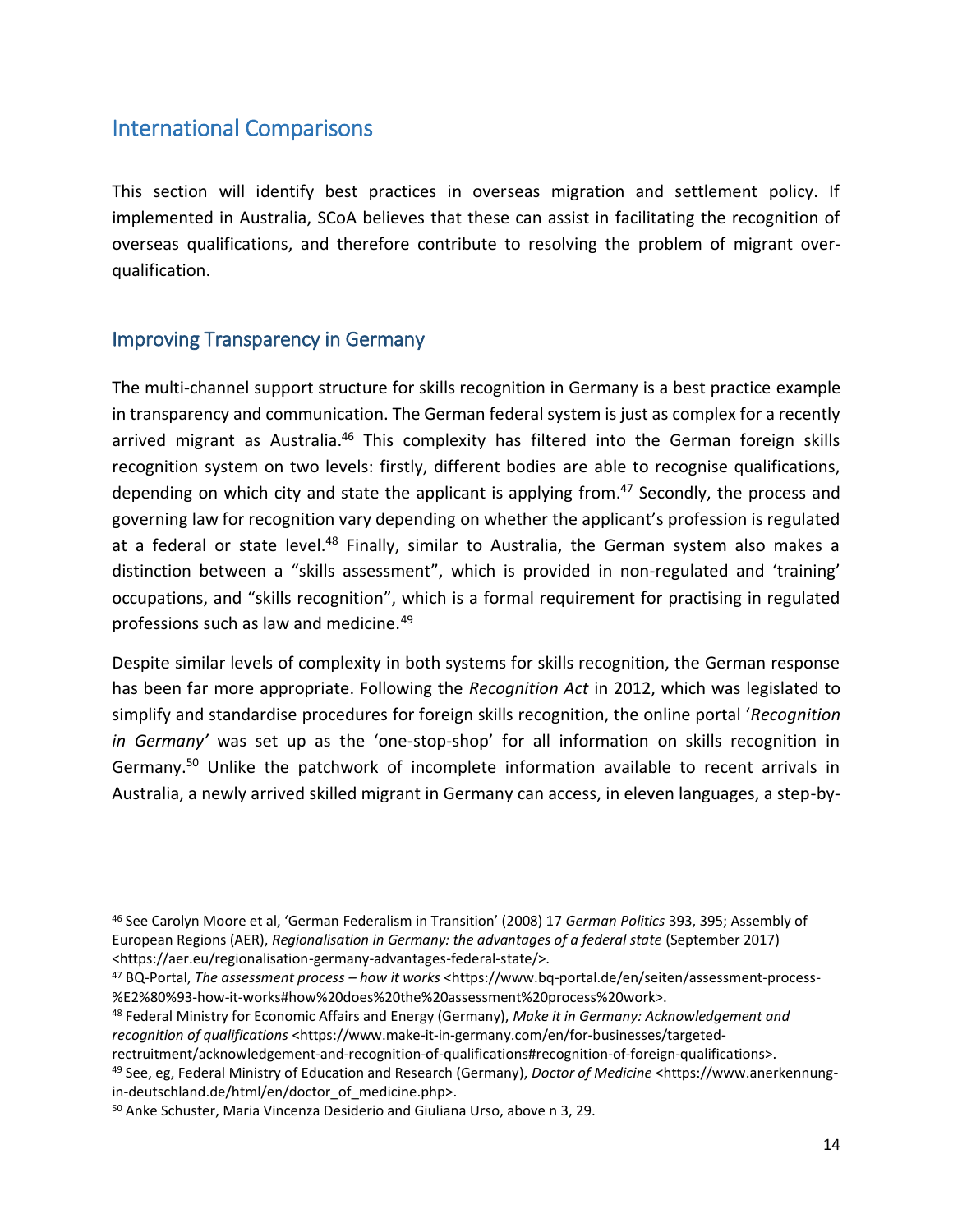step explanation of how the qualifications recognition procedure works, what the outcome of the process will be, and how the processes of skills 'recognition' and 'assessment' differ.<sup>51</sup>

Importantly, the portal also hosts **an innovative '***Recognition Finder***' tool, where applicants only have to enter in their chosen profession and city to receive tailored information on whether an assessment or recognition is required for their profession, who the authority for recognition is, and whether there are any further barriers for entering into skilled work after the process is finished**. 52

If a new arrival has further questions, the government **operates a 'phone hotline' to answer questions on skills recognition,<sup>53</sup> and provides a 'Working in Germany' phone app with up-todate information on the recognition process. Finally, there are 93 'drop-in' centres across the country which form part of the 'Integration through Qualification (IQ)' network, providing assistance to new arrivals who less familiar with online tools**. 54

Provided with all the necessary information to make a well-informed decision about whether or not to commence the recognition process, a new migrant to Germany is given an entry point into pursuing their chosen profession. The OECD has highlighted the importance of facilitating information and application processes for new arrivals through a comprehensive 'one-stop-shop' for information,<sup>55</sup> which reduces procedural barriers to entry.

These measures increase migrants' awareness of the process behind recognition. In its 2017 evaluation of the effectiveness of the *Recognition Act,* the German Federal Ministry of Education and Research (BMBF) noted that the number of applications for foreign skills recognition in Germany more than doubled from 10,000 in 2012 to over 23,000 in 2016. <sup>56</sup> 83% of these applicants received full or partial recognition.<sup>57</sup>

Similarly, both the OECD and the IOM highlighted the dedicated multilingual online portal as a best practice in communicating recognition processes to new arrivals and those considering their options before migrating to Germany.<sup>58</sup> Lack of clarity and poor communication are two of the primary barriers preventing the majority of skilled new Australians from getting their overseas

<sup>51</sup> Federal Ministry of Education and Research (Germany), *Professional Recognition* <https://www.anerkennung-indeutschland.de/html/en/professional\_recognition.php>.

<sup>52</sup> Federal Ministry of Education and Research (Germany), *Recognition Finder* <https://www.anerkennung-indeutschland.de/tools/berater/en/berater/result>.

<sup>53</sup> Federal Ministry of Education and Research (Germany), *Counselling* <https://www.anerkennung-indeutschland.de/html/en/counselling.php>.

<sup>54</sup> Federal Ministry of Education and Research (Germany), *Local Counselling by IQ* <https://www.anerkennung-indeutschland.de/html/en/iq\_network\_counselling.php>.

<sup>55</sup> OECD, 'Making Integration Work', above n 39, 27.

<sup>&</sup>lt;sup>56</sup> Federal Ministry of Education and Research (Germany), '2017 Report on the Recognition Act' (Report, 2017) 35. <sup>57</sup> Ibid 38.

<sup>58</sup> OECD, 'Making Integration Work', above n 39, 28.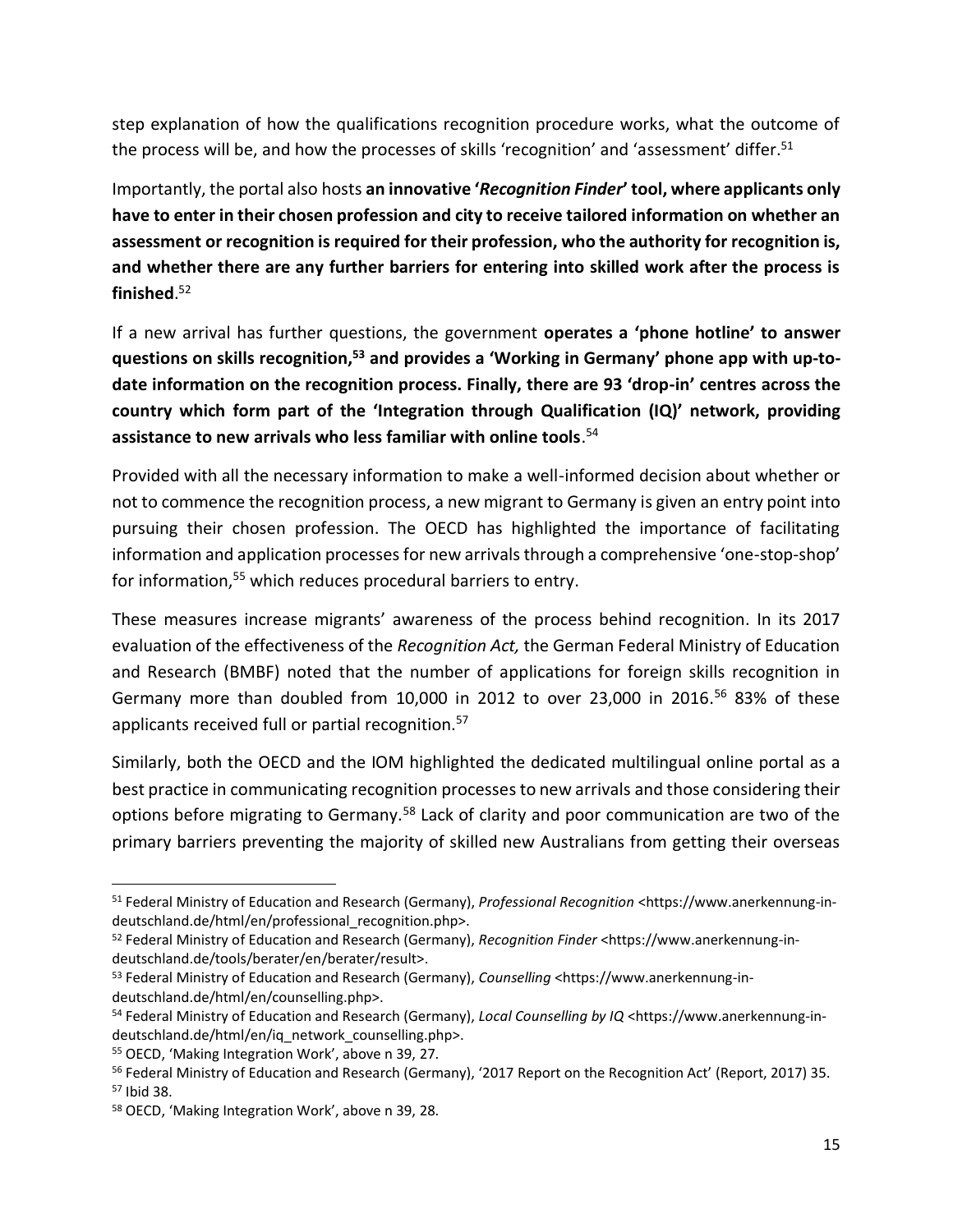qualifications recognised, and the German portal provides a model for resolving these difficulties, despite the inherent complexity of a federal system with multiple recognising bodies.

#### <span id="page-15-0"></span>Increasing Accessibility in Europe and Canada

#### Canada

Recognition processes should be readily available to all newly arrived migrants, regardless of their financial means, to reduce over-qualification and maximise human capital.<sup>59</sup> This is recommended by the Lisbon Recognition Convention Committee.<sup>60</sup> Guided by these principles, EU countries including the Netherlands, Sweden, Denmark and Portugal offer their recognition procedures free of charge for migrants arriving from other EU member states, $61$  and keep fees low for skilled migrants arriving from non-EU countries. In Sweden, Denmark and the Netherlands, the costs for recognition of a qualification in optometry obtained in a non-EU country are SEK 700 (110 AUD),  $62$  DKK 313 (70 AUD),  $63$  and EUR 530 (860 AUD),  $64$  respectively. In contrast, an application for recognition of the same qualification in Australia costs over \$A12,000, not including fees for application, registration and renewal.<sup>65</sup> Best practice in ensuring accessibility would include ensuring that recognition processes in Australia are equitable and non-discriminatory, by lowering fees so new arrivals are not indirectly excluded from getting their skills recognised and entering into regulated professions.

Exercising control over the cost of skills recognition in Australia may be difficult, however, given that independent industry bodies are responsible for managing the recognition procedures in their professions. In this context, best practice to improve accessibility would be to create an external body that ensures recognition procedures are fair, transparent and accessible. The Office of the Fairness Commissioner (OFC) in Ontario, Canada is the leading example of a

<sup>59</sup> Ibid, 77.

<sup>60</sup> Lisbon Recognition Convention Committee, *Revised Recommendation on the Criteria and Procedures for the Assessment of Foreign Qualifications* **–** *Explanatory Memorandum* (adopted 23 June 2010) para 21-22. <sup>61</sup> OECD, 'Making Integration Work', above n 39, 79.

<sup>62</sup> National Board of Health and Welfare (Sweden), *Optician – Educated outside EU and EEA*

<sup>&</sup>lt;https://legitimation.socialstyrelsen.se/en/educated-outside-eu-and-eea/optician/submit-your-application-for-alicence>.

<sup>63</sup> Patient Safety Authority (Denmark), *Optometrist* <https://danishbusinessauthority.dk/optometrist>.

<sup>64</sup> Ministry of Health, Welfare and Sport (The Netherlands), *Costs of test for certificate of professional competence* <https://www.bigregister.nl/buitenlands-diploma/procedures/verklaring-vakbekwaamheid/toetsen/kosten>. <sup>65</sup> OCANZ, above n 38.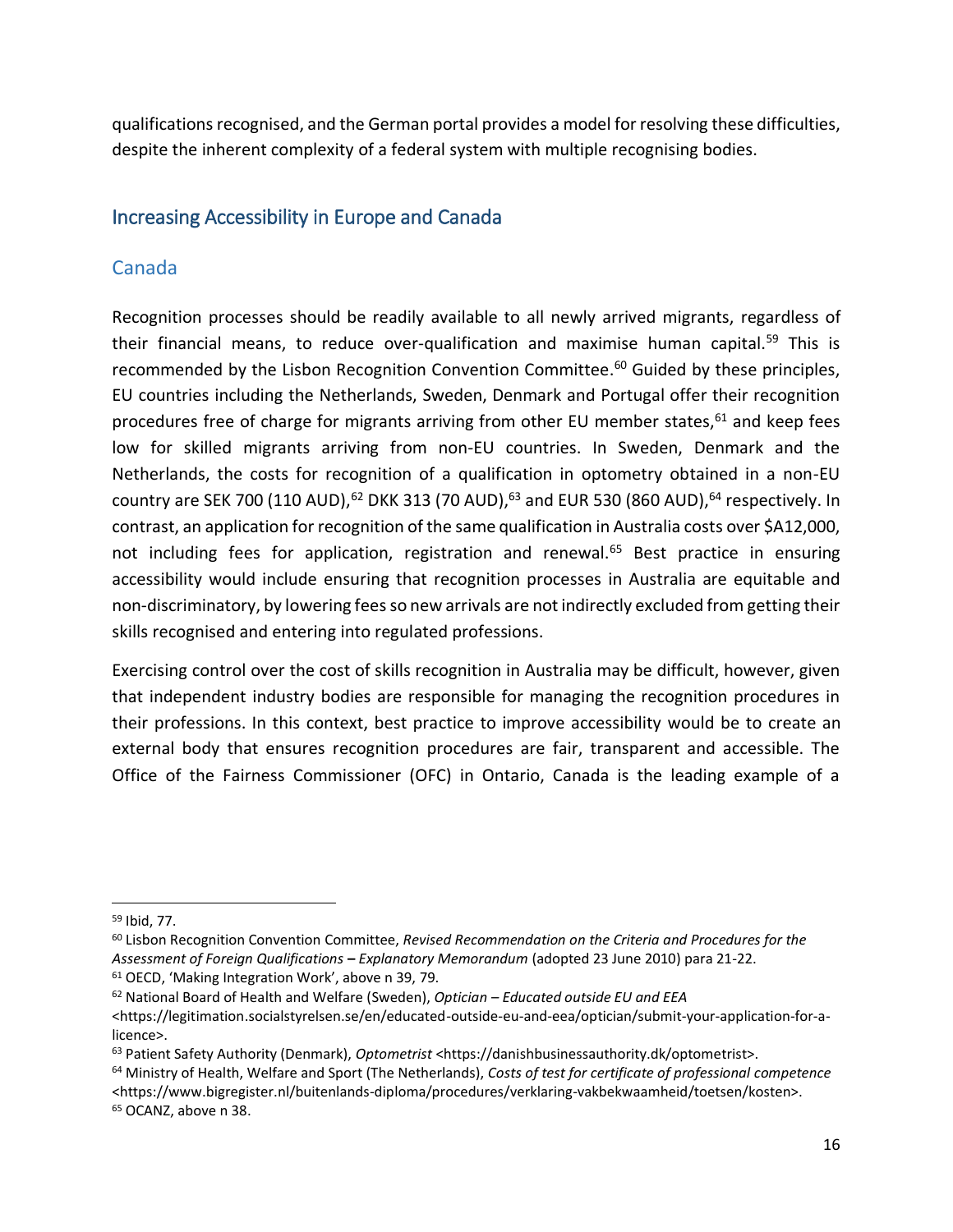government agency which provides this oversight, and has since been replicated in other Canadian provinces.<sup>66</sup>

The OFC has oversight of 42 regulatory bodies in Ontario,  $67$  and can request bodies to 'selfreview' their recognition procedures as part of its 'mandatory review' mechanism.<sup>68</sup> During a review, the OFC can require the regulatory body to explain whether its fees for recognition are 'reasonable'.<sup>69</sup> 'Reasonable' is determined by whether there is an objective rationale for the amount charged, and whether the fees are higher than the cost of providing the service.<sup>70</sup> The OFC can issue compliance orders or impose fines of up to \$100,000 CAD.

The OFC been recognised by the OECD as a best practice example which tackles systemic barriers to immigrants seeking recognition in Canada.<sup>71</sup> A body with similar powers would be useful for health regulation processes in Australia, where applicants can expect costs of up to \$3,000 for a three hour multiple choice exam.<sup>72</sup>. Although a 2012 press release from the Canadian government stated that Australia has previously been 'in contact' with the OFC with regards to creating an Australian equivalent, $73$  no comparable body currently exists.

#### **Germany**

Where it may not be feasible to lower recognition fees, another option is to provide financial assistance to support skilled migrants throughout the recognition process. In November 2016, the German federal government introduced a program which allows migrants on low-incomes to apply for reimbursement for costs of the recognition procedure.<sup>74</sup> Additionally, a 'means-tested' subsidy for these costs has been introduced in several German states including Hamburg, Baden-Württemberg and Berlin.<sup>75</sup> These subsidies, known as a 'Hardship fund', or a 'Scholarship

l

<sup>66</sup> Jean Augustine, 'Employment Match Rates in the Regulated Professions: Trends and Policy Implications, (2015) 41 *Canadian Public Policy* 28, 29.

<sup>&</sup>lt;sup>67</sup> Office of the Fairness Commissioner (OFC), 'A ten year journey to fair access' (Annual report, 2016-2017) 6. <sup>68</sup> Office of the Fairness Commissioner (OFC), 'Conducting Entry-to-Practice Reviews: Guide for Ontario's Regulatory Bodies' (Working paper, February 2015) 13.

<sup>69</sup> Ibid, 26.

 $70$  Ibid.

<sup>71</sup> OECD, 'Making Integration Work', above n 39, 59.

<sup>72</sup> See, eg, Australian Medical Council Limited, *Fees and Charges*

<sup>&</sup>lt;https://www.amc.org.au/assessment/pathways>.

<sup>73</sup> Government of Canada, *Office of the Fairness Commissioner* <https://www.canada.ca/en/immigration-refugeescitizenship/corporate/partners-service-providers/immigrant-serving-organizations/best-pratices/office-fairnesscommissioner.html>.

<sup>74</sup> Federal Ministry of Education and Research (Germany), *Financial Assistance in accordance with SGB II and SGB III* <https://www.anerkennung-in-deutschland.de/html/en/financial\_assistance\_sgb\_II\_sgb\_III.php>.

<sup>&</sup>lt;sup>75</sup> Integration through Qualification Network (IQ), 'Guide to § 17a of the German Residency Act' (Working paper, October 2017) 20.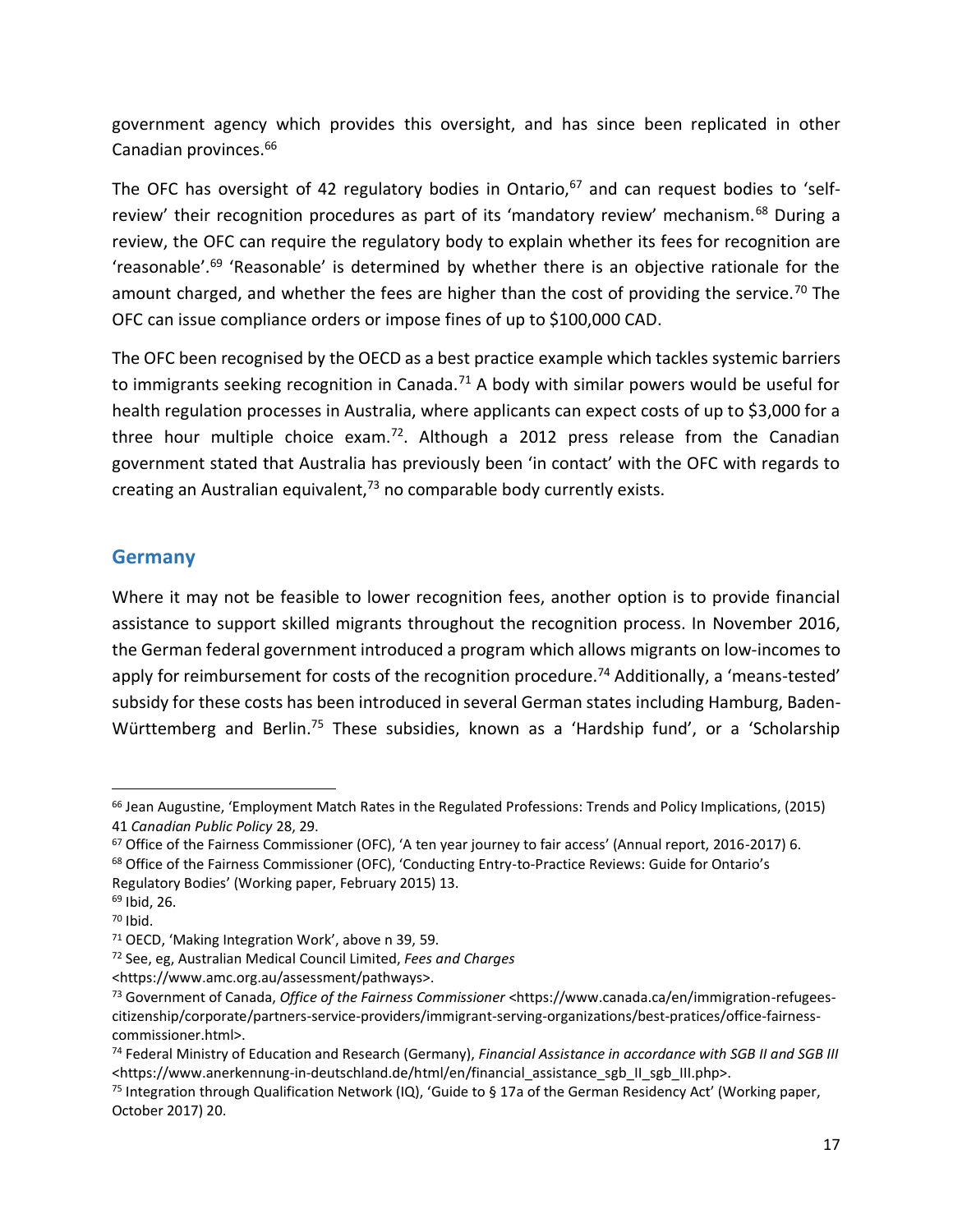Program', provide financial support to skilled migrants who are seeking recognition but cannot afford the costs of recognition themselves.<sup>76</sup>

As recognised earlier, Australia had previously implemented a similar best practice approach through ASDOT, administered by DET. Until it was discontinued in 2015, it played an important role funding overseas professionals seeking recognition in Australia.<sup>77</sup> The program was 'consistently accessed' by overseas-trained doctors since its implementation in 1989,<sup>78</sup> who were required to meet the criteria of being a permanent resident, seeking recognition, but experiencing financial disadvantage. It is likely that the re-implementation of a 'means-tested subsidy' for skills recognition, modelled on ASDOT and the German *Recognition Grant*, would lower the barriers for overseas trained professionals seeking recognition of their skills in Australia.

<sup>76</sup> Federal Ministry of Economics and Energy, *Hardship Fund – Occupational Recognition Berlin* <http://foerderdatenbank.de/Foerder-

DB/Navigation/Foerderrecherche/inhaltsverzeichnis.html?get=6de621e0867bb114d7c5e67d414d3aa1;views;docu ment&doc=13107>.

<sup>77</sup> Department of Education and Training (Cth), *Budget: 2015-16*, above n 41, 58.

 $78$  Department of Education and Training (Cth), Submission No 53 to Standing Committee on Health and Ageing, *Inquiry into registration processes and support for overseas trained doctors*, February 2011, 1.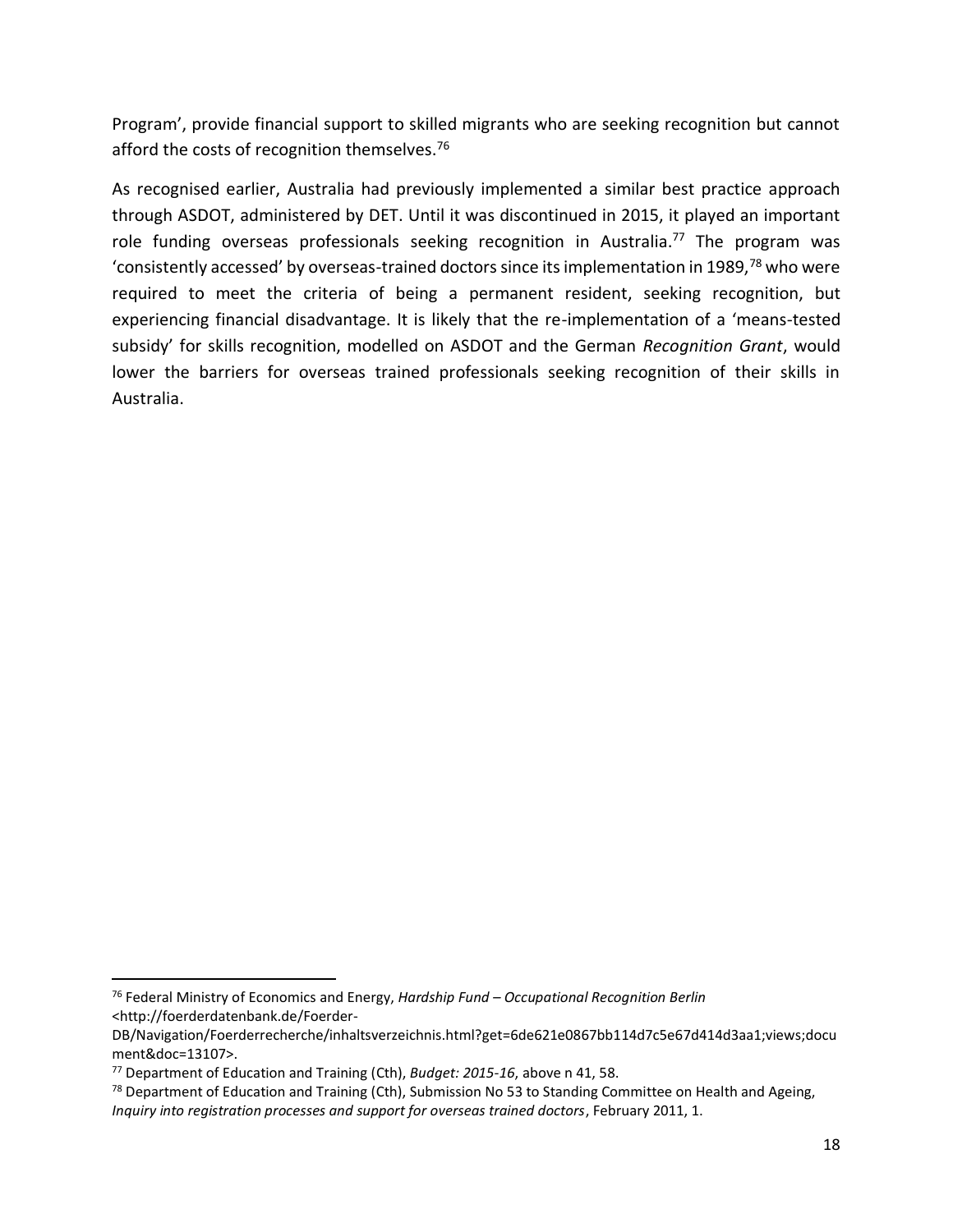## <span id="page-18-0"></span>Improving the Utilisation of Skills

Resolving skills recognition alone will not solve the issue of over-qualification. Newly arrived migrants suffer other disadvantages in the Australian job market, even when they have recognised qualifications and the same characteristics as an Australian born worker. Chiswick and Miller describe this as the limited 'international transferability of human capital skills',<sup>79</sup> noting that the skills that migrants acquire through formal schooling in their home country are often not perfectly relevant, or transferable, to the Australian labour market. There are numerous  $'$ immigrant-specific factors', $80$  beyond the difficulty of skills recognition, which contribute to a higher rate of over-qualification among overseas born workers in Australia.

One of these factors is the lack of Australian work experience. As the 2016 ABS CORMS survey reveals, 67% of migrants with an overseas qualification who had difficulty finding their first job reported that this was due to a lack of Australian work experience and local professional referees.<sup>81</sup> Local experience is often seen by employers as necessary to 'validate' overseas skills and experience.<sup>82</sup> However, as Basilio and Bauer conclude from a study of skilled immigrants in Germany<sup>83</sup> (and as Schaafsma and Sweetman confirm in regards to immigrants to Canada),  $84$ found, overseas work experience yields 'virtually zero returns' for new arrivals post-migration.<sup>85</sup>

It is well accepted that domestic work experience can provide new arrivals with information about the local labour market, the 'local working culture', and how to apply for job opportunities. Yet, Australian employers receive few incentives to offer new arrivals the local work experience that they so critically need. <sup>86</sup> As the National Centre for Vocational Education Research (NCVER) confirms, a recognised qualification does not 'act alone' in securing meaningful employment.<sup>87</sup> Local work experience is seen as a key indicator of levels of expertise, confirmed by Australian

<sup>79</sup> Barry R. Chiswick and Paul W. Miller, 'The International Transferability of Immigrants' Human Capital Skills' (Discussion Paper No 2670, Institute of Labor Economics (IZA), 1 April 2007).

<sup>80</sup> Barry R. Chiswick and Paul W. Miller, 'Educational Mismatch: Are High-Skilled Immigrants Really Working at High-Skilled Jobs and the Price They Pay if They Aren't?' (Discussion Paper No 4280, Institute of Labor Economics (IZA), July 2009) 7.

<sup>81</sup> ABS, *Characteristics of Recent Migrants*, above n 1, Table 15.

<sup>82</sup> Migrant Employment & Training Taskforce (METT), Submission No 82 to Parliament of NSW, *Parliamentary Inquiry into Skills Shortages in Rural and Regional NSW*, June 2005, 2.

<sup>83</sup> Leilanie Basilio and Thomas Bauer, 'Transferability of Human Capital and Immigrant Assimilation: An Analysis for Germany' (Discussion Paper No 4716, Institute of Labor Economics (IZA), January 2010).

<sup>84</sup> Joseph Schaafsma and Arthur Sweetman, 'Immigrant Earning: Age at Immigration Matters' (2001) *The Canadian Journal of Economics 34(4)*, 1066-1099.

<sup>85</sup> Leilanie Basilio and Thomas Bauer, 'Transferability of Human Capital', above n 51, 18.

<sup>86</sup> Massimiliano Tani, 'Australia's jobs and migration policies are not making the best use of qualified migrants', *The Conversation* (online), 8 February 2018 < https://theconversation.com/australias-jobs-and-migration-policies-arenot-making-the-best-use-of-qualified-migrants-90944>.

<sup>87</sup> Josie Misko, 'The role of qualifications in foreign labour mobility in Australia' (Research Report, National Centre for Vocational Education Research, 2012) 3.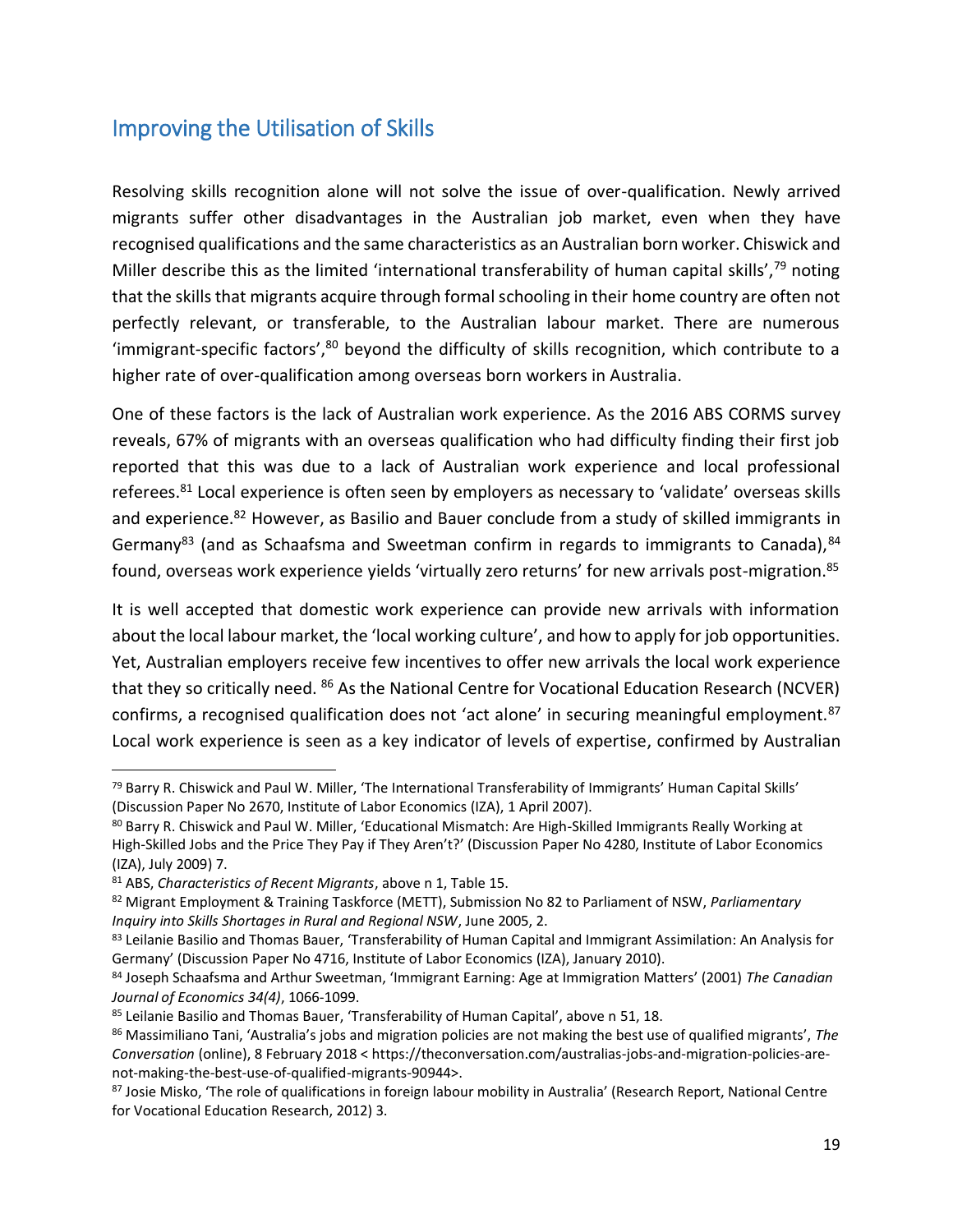employees. Recognition of an overseas qualification is therefore only the first step for a new arrival seeking meaningful employment. Gaining local work experience and developing professional networks must also be considered in maximising skill utilisation.

Local work experience provides new skilled arrivals with valuable knowledge about the Australian working culture,<sup>88</sup> the lack of which is often cited as another barrier to attaining of meaningful employment. This includes understanding relevant laws, including Equal Employment Opportunity and Occupational Health and Safety,<sup>89</sup> and understanding profession-specific 'jargon'. An understanding of job searching in the Australian labour market, including 'selling oneself' through resumes, cover letters, interviews and networking, is also crucial,<sup>90</sup> but may seem alien to arrivals from different job environments.<sup>91</sup> Even when overseas qualifications are fully recognised by Australian institutions, informal barriers such as the lack of Australian workplace knowledge, unfamiliarity with professional jargon and the particularities of job hunting in Australia, all contribute to migrant over-qualification.

Finally, "unconscious bias" within the Australian labour market, particularly within hiring processes, cannot be overlooked. Booth et. al, after having applied for 5000 positions using fictional applications, differing only by the use of 'racially or ethnically identifiable' names, found a significantly lower 'call-back' rate for applicants with 'non-Anglo' names.<sup>92</sup> Such 'clear evidence of discrimination' against overseas-trained workers,  $93$  is further confirmed by Junankar et al. Their study of Asian migrant men in Australia found that newly arrived migrants with extensive experience and qualifications are hampered by 'real' or 'perceived' biases among employers.<sup>94</sup>

Skilled refugees and migrants are therefore funnelled into low-paid and low-skilled jobs, regardless of their skills.<sup>95</sup> Unconscious bias remains one of the critical issues in the Australian labour market today, requiring migrant candidates to possess stronger qualifications and greater experiences to be considered on an equal footing with Australian born candidates with Anglo names, therefore resulting in over-qualification.

SCoA members across the country invest considerable effort into assisting their clients to navigate these issues. Work readiness training, facilitating work experience, and assisting new

<sup>88</sup> Hanna Brenzel and Malte Reichelt, 'Job mobility as a new explanation for the immigrant-native wage gap' (Discussion Paper 12/2015, Institute for Employment Research (IAB), 2015) 6.

<sup>89</sup> METT, Submission No 82 to Parliament of NSW, above n 50, 5.

<sup>90</sup> Ibid, 8.

 $91$  Ibid.

<sup>92</sup> Alison L. Booth, Andrew Leigh and Elena Varganova, 'Does Ethnic Discrimination Vary Across Minority Groups? Evidence from a Field Experiment' (2012) 74(4) *Oxford Bulletin of Economics and Statistics* 547-573, 566.  $93$  Ibid.

<sup>94</sup> P.N. (Raja) Junankar, Satya Paul and Wahida Yasmeen, 'Are Asian Migrants Discriminated Against in the Labour Market? A Case Study of Australia' (Discussion Paper No 1167, Institute of Labor Economics (IZA), June 2004) 19. 95 SSI, 'Working it out', above n 26, 16.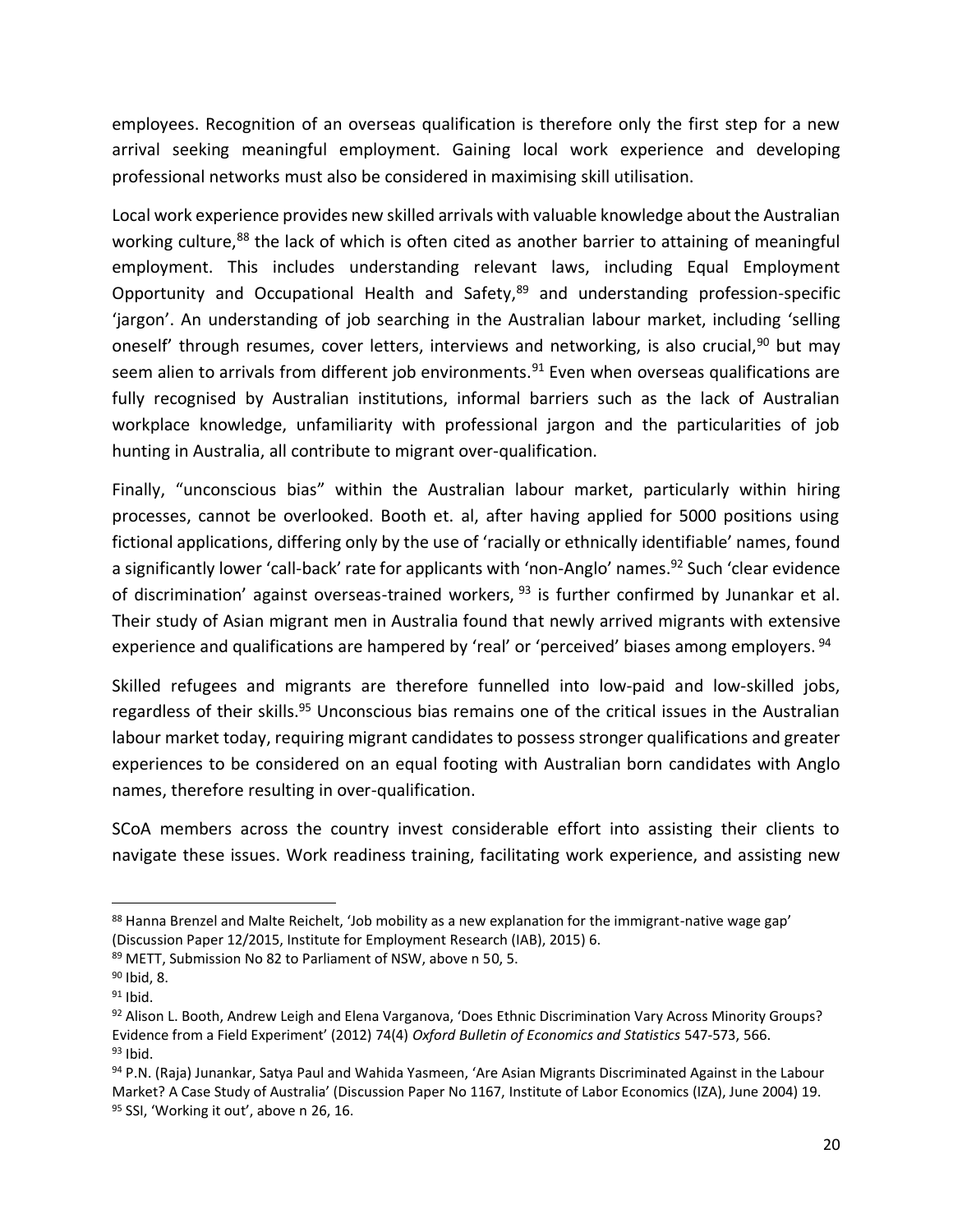Australians to build valuable professional networks all form part of the suite of services provided by settlement service providers in Australia.<sup>96</sup>

SCoA has identified an urgent need for further funding of these crucial projects, and a concerted effort across government to ensure adequate settlement support is provided to all new Australians that require it. This will significantly benefit newly arrived individuals and families themselves, as well as the Australian economy and society.

<sup>96</sup> For more detail of the range of activities undertaken by SCoA members, view the SCoA Innovation Centre at [www.SCoA.org.au.](http://www.scoa.org.au/)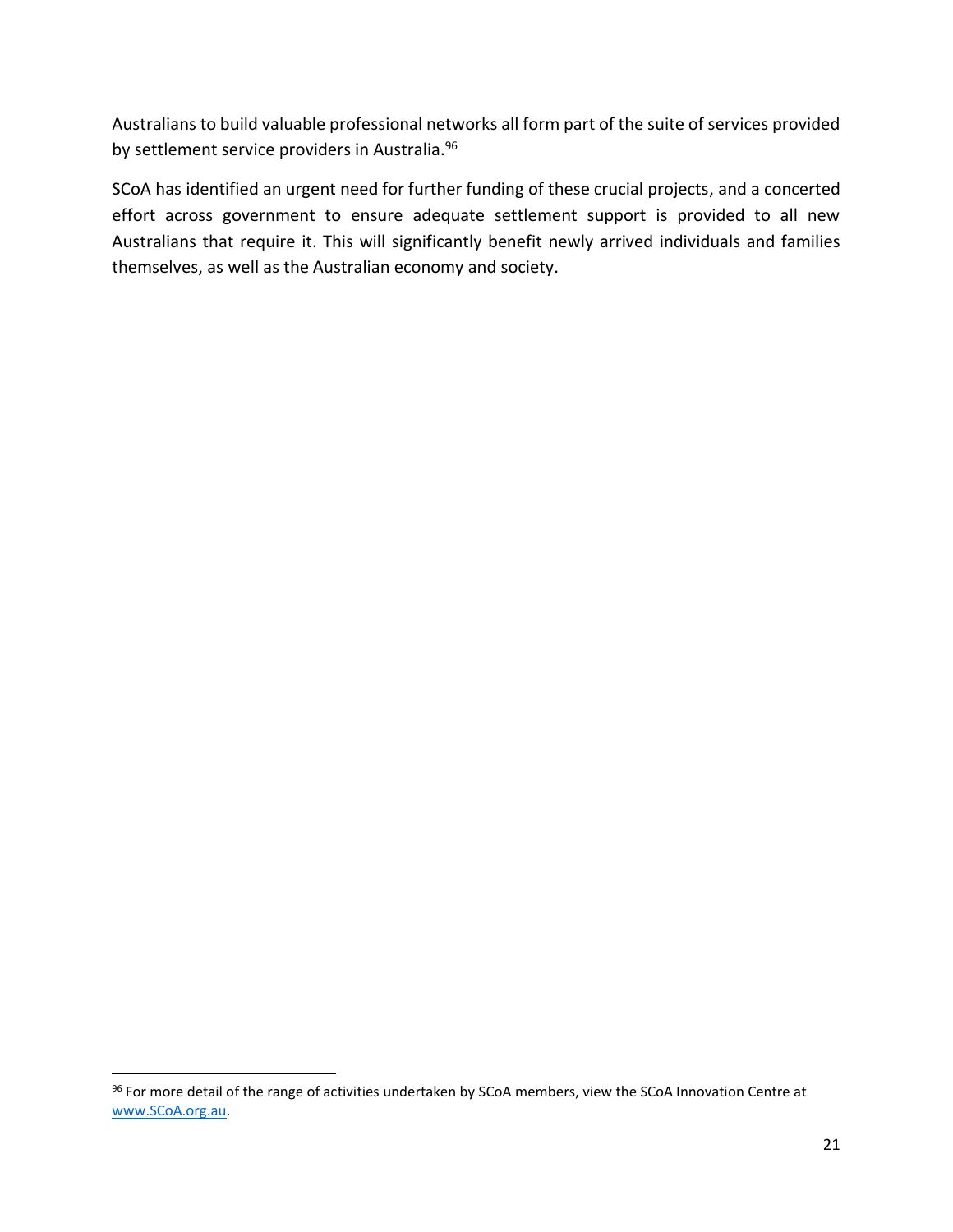## <span id="page-21-0"></span>Recommendations and Conclusions

Resolving the challenges of recognising and utilising pre-arrival skills and qualifications will help to ensure meaningful employment outcomes for migrants and refugees. As this paper has shown, the current framework for recognition and utilisation means that overseas trained professionals are pressured into de-skilling and accepting lower-paying roles. This negatively impacts both Australia's productivity, and individual and family well-being.

There is little question that the rate of over-qualification amongst migrants in Australia is high, with studies putting the rate at 30-45% of migrants. Although these statistics do not suggest that Australia is performing significantly worse than other OECD countries, they present a clear opportunity for maximising the human capital of new arrivals.

This paper has identified solutions to these issues by providing international comparison. Firstly, skills recognition in Australia is overly complex, involving a wide range of actors and authorities across all states and territories. Whilst some complexity is unavoidable due to Australia's federal system,<sup>97</sup> this has been unnecessarily compounded by a lack of transparency, coordination and communication.

#### **Recommendation 1**

l

SCoA recommends implementing an online portal, similar to the German 'Recognition in Germany' portal. This would provide easily accessible, comprehensive, and accurate information on the skills recognition process.

This portal should provide tailored information to applicants on all steps of the process, clarify differences between assessment and recognition, and direct applicants to the authorised bodies which recognise qualifications in their professions. Translated into multiple different languages, this portal would provide newly arrived migrants with an entry point for pursuing their chosen professions after arrival, and inform overseas professionals who are considering their choices before migrating to Australia.

The accessibility of skills recognition is also a barrier. Many independent industry bodies, which are responsible for skills assessment in their professions, demand extremely high fees for recognition, despite the financial stress that applicants are already likely to be experiencing after their migration journey.

<sup>97</sup> Anke Schuster, Maria Vincenza Desiderio and Giuliana Urso, above n 3, 26.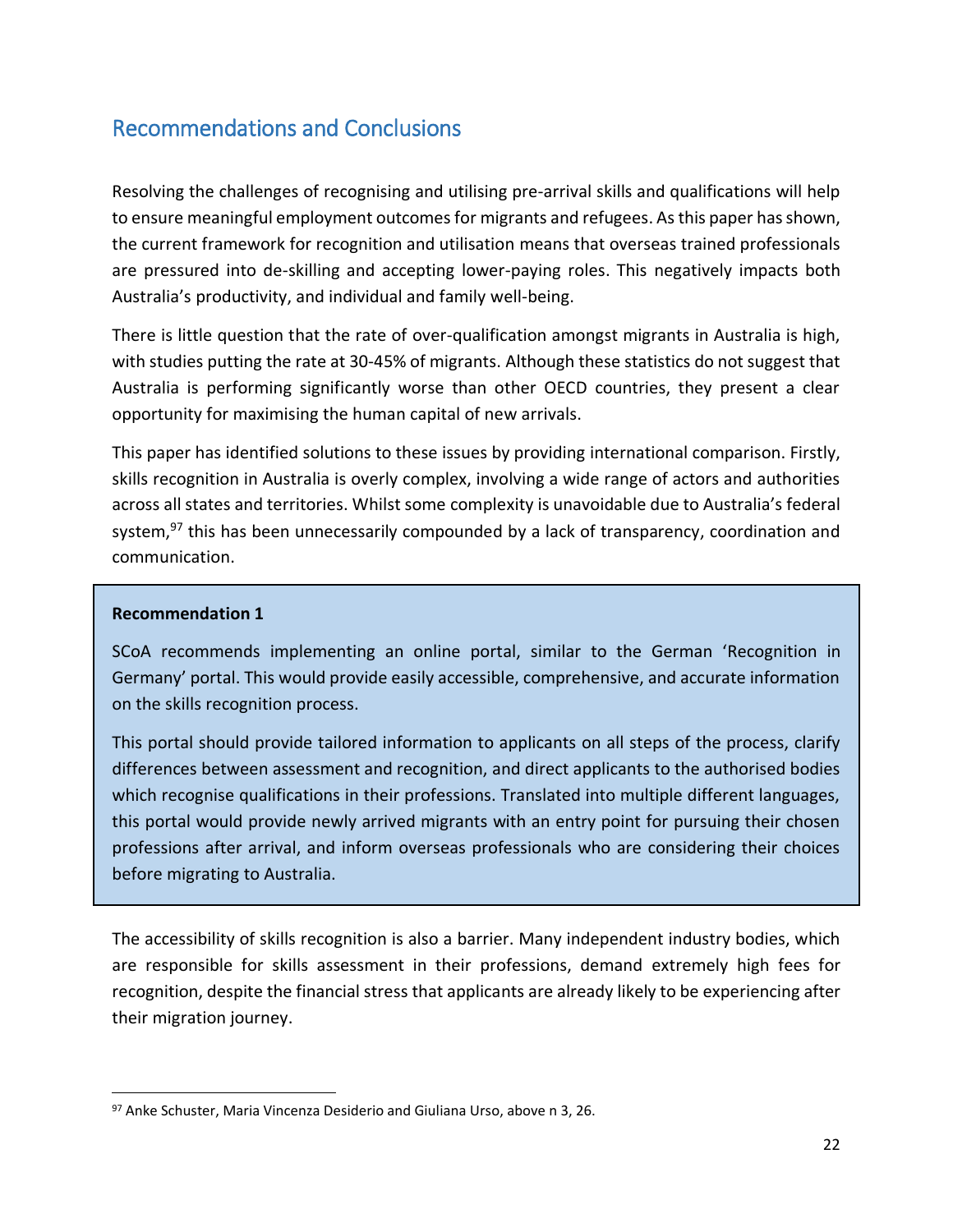#### **Recommendation 2**

SCoA recommends creating an external body that ensures the recognition requirements for foreign professionals are fair and reasonable, similar to the OFC in Ontario, Canada. This body should examine recognition requirements and require bodies to demonstrate whether their fees are fair, reasonable and accessible.

If fees for recognition cannot be lowered, then the re-implementation of a means-tested subsidy, comparable to the German '*Recognition Grant*' and previous Australian ASDOT, is an appropriate way of supporting migrants who need it most. By doing so, the Australian system for recognition will facilitate the recognition of migrants' skills, instead of creating additional barriers for them to overcome.

Although the challenge of skills recognition is only one piece of the puzzle of resolving migrant over-qualification, there is room for improvement in the Australian skills recognition framework. SCoA has highlighted a number of issues that continue to impact on migrants' employment prospects in Australia. Addressing these is essential in order for new Australians to achieve its full potential.

#### **Recommendation 3**

SCoA recommends the urgent investment of additional funding for settlement support services that assist new Australians to overcome barriers to skills utilisation, together with a crossportfolio commitment by government to ensuring adequate settlement support is provided to all new Australians that require it.

If these matters are properly addressed, the resulting increase to human capital will benefit the Australian economy and productivity, and ability of new arrivals to achieve meaningful employment and sustain positive mental health and wellbeing.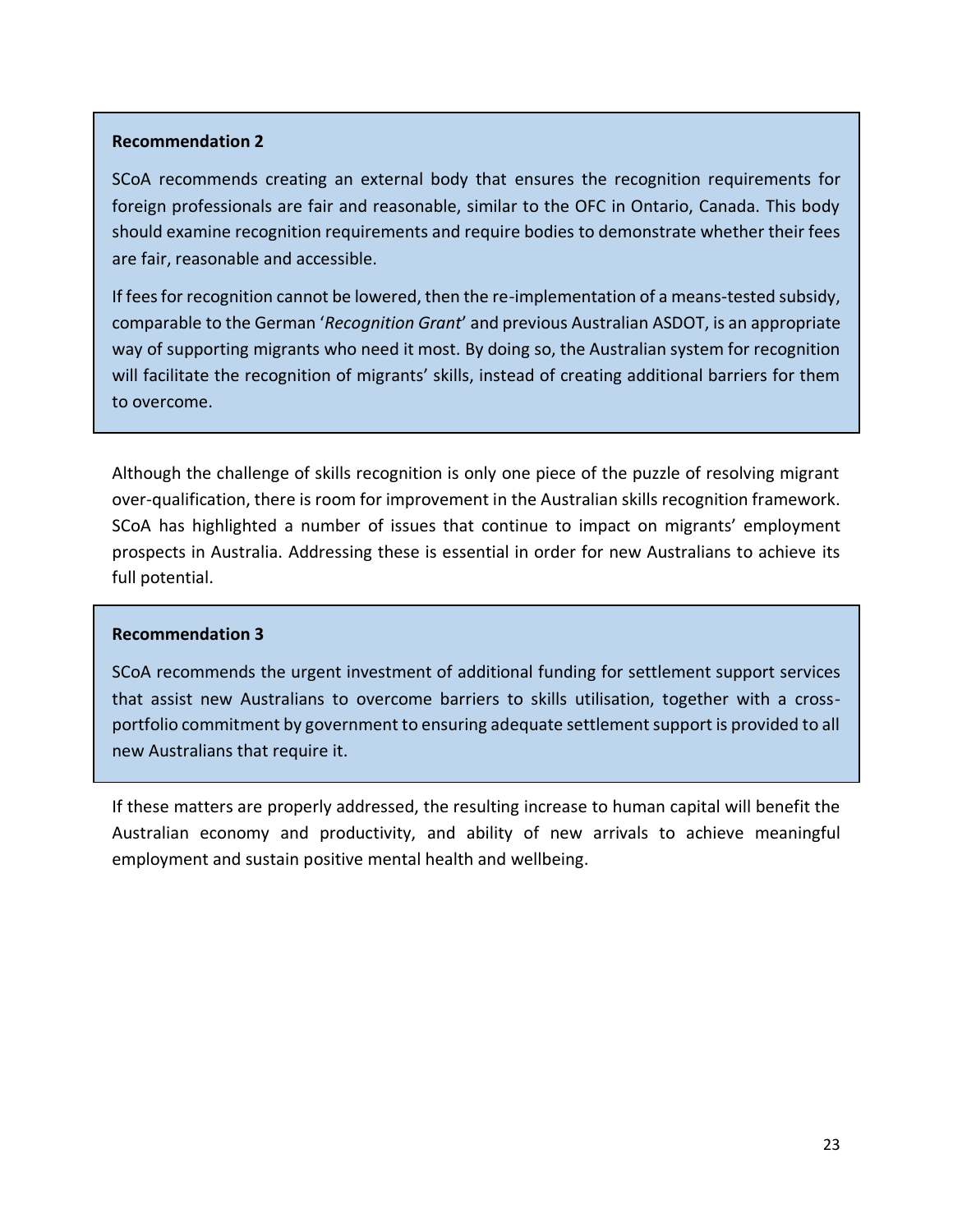## <span id="page-23-0"></span>Bibliography

ABS, *Characteristics of Recent Migrants, Australia, November 2016: Summary of Findings* (June 2017)

ABS, *Census of Population and Housing: Reflecting Australia – Stories from the Census, 2016 – Educational Qualifications*  (October 2017)

ABS, *Understanding Migrant Outcomes – Insights from the Australian Census and Migrants Integrated Dataset, Australia, 2016*  (July 2018)

ACT Government, *Overseas Qualification Assessment* 

<http://www.communityservices.act.gov.au/multicultural/services/overseas\_qualifications\_assessments\_oqa/frequentlyasked-questions#cost>

ARTS, *Professional integration in Germany – Validation and recognition of foreign professional qualifications* <https://arts.eu/blog/validation-and-recognition-of-foreign-professional-qualifications-in-germany>

Assembly of European Regions (AER), *Regionalisation in Germany: the advantages of a federal state* (September 2017) <https://aer.eu/regionalisation-germany-advantages-federal-state/>

Augustine, Jean, 'Employment Match Rates in the Regulated Professions: Trends and Policy Implications' (2015) 41 *Canadian Public Policy* 28

Australian Medical Council Limited, *Fees and Charges* < https://www.amc.org.au/assessment/pathways>

Basilio, Leilanie and Thomas Bauer. 'Transferability of Human Capital and Immigrant Assimilation: An Analysis for Germany'. Discussion Paper No 4716, Institute of Labor Economics (IZA), January 2010.

Bittman Michael et al, 'Human Capital' in Kerry Carrington, Alison McIntosh and Jim Walmsley (eds), *The Social Costs and Benefits of Migration into Australia* (Centre for Applied Research in Social Science, 2007) 25

Booth, Alison L., Andrew Leigh and Elena Varganova, 'Does Ethnic Discrimination Vary Across Minority Groups? Evidence from a Field Experiment' (2012) 74(4) *Oxford Bulletin of Economics and Statistics* 547-573

Brenzel, Hanna and Malte Reichelt, 'Job mobility as a new explanation for the immigrant-native wage gap' (Discussion Paper 12/2015, Institute for Employment Research (IAB), 2015)

BQ-Portal, *The assessment process – how it works* <https://www.bq-portal.de/en/seiten/assessment-process-%E2%80%93 how-it-works#how%20does%20the%20assessment%20process%20work>

Chiswick, Barry R. and Paul W. Miller, The International Transferability of Immigrants' Human Capital Skills. Discussion Paper No 2670, Institute of Labor Economics (IZA), 1 April 2007

Chiswick, Barry R. and Paul W. Miller, 'Educational Mismatch: Are High-Skilled Immigrants Really Working at High-Skilled Jobs and the Price They Pay if They Aren't? Discussion Paper No 4280, Institute of Labor Economics (IZA), July 2009,

Department of Education and Training (Cth), Submission No 53 to Standing Committee on Health and Ageing, *Inquiry into registration processes and support for overseas trained doctors*, February 2011

Department of Education and Training (Cth), *Budget: 2015-16: Portfolio Budget statements 2015-16* (May 2015)

Department of Education and Training (Cth), *Qualifications Recognition* <https://internationaleducation.gov.au/services-andresources/pages/qualifications-recognition.aspx>

Department of Education and Training (Cth), Our role <https://internationaleducation.gov.au/Services-And-Resources/ourrole/Pages/Our-role.aspx>

Department of Employment, Small Business and Training (QLD), *Assessing your qualifications* (August 2018) <https://training.qld.gov.au/training/osqrecognition/assessqual>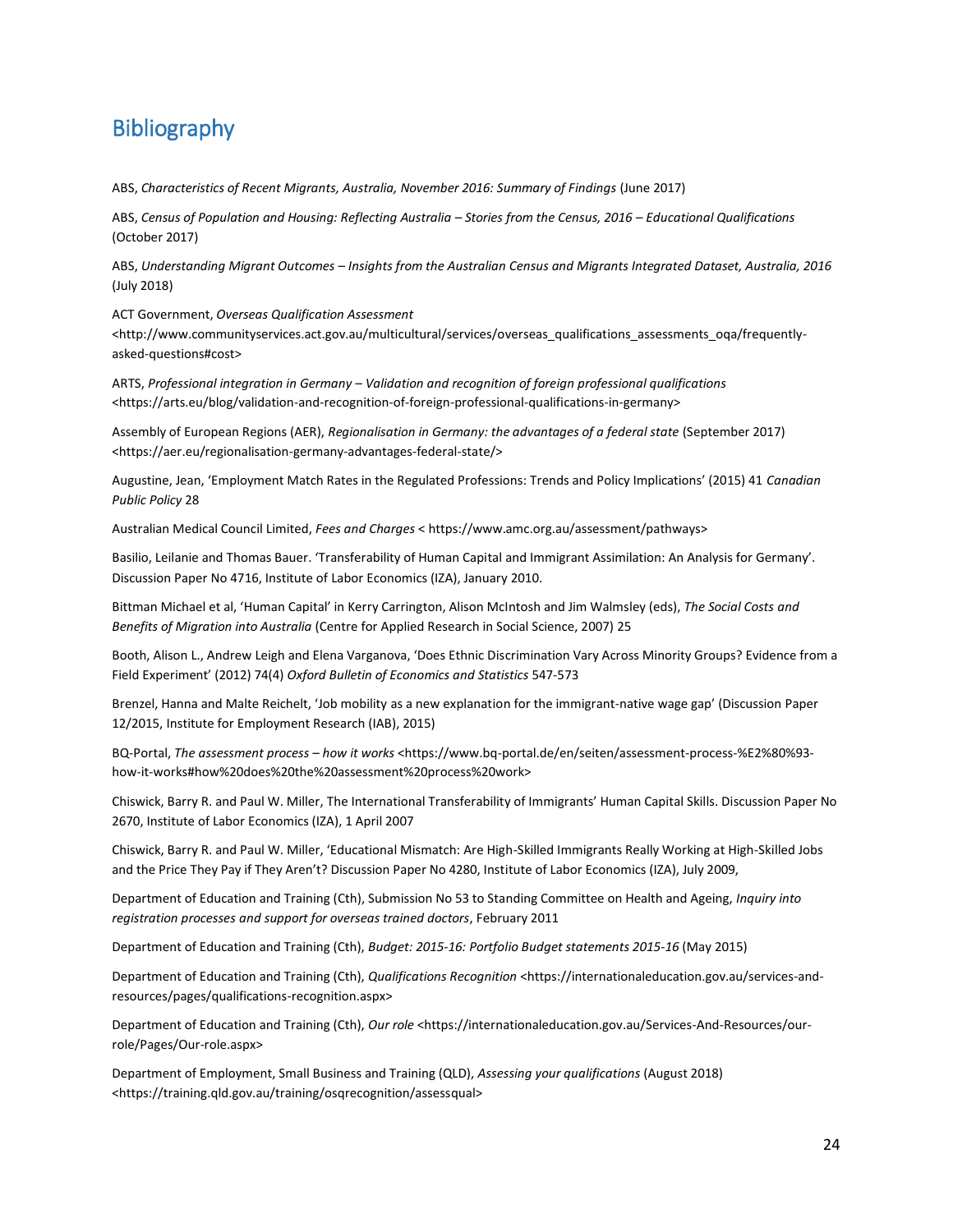Department of Home Affairs (Cth), Submission No 22 to Productivity Commission, *Economic Impacts of Migration and Population Growth*, April 2006

Department of Home Affairs (Cth), *Skills assessment and assessing authorities* <https://www.homeaffairs.gov.au/trav/work/work/skills-assessment-and-assessing-authorities>

Department of Home Affairs (Cth), *Assessing authorities* <https://www.homeaffairs.gov.au/trav/work/work/skills-assessmentand-assessing-authorities/assessing-authorities>

Department of Human Services (Cth), *Approved courses and institutions* <https://www.humanservices.gov.au/individuals/enablers/approved-courses-and-institutions/29726>

Federal Ministry for Economic Affairs and Energy (Germany), *Make it in Germany: Acknowledgement and recognition of qualifications* <https://www.make-it-in-germany.com/en/for-businesses/targeted-rectruitment/acknowledgement-andrecognition-of-qualifications#recognition-of-foreign-qualifications>

Federal Ministry of Education and Research (Germany), '2017 Report on the Recognition Act' (Report, 2017)

Federal Ministry of Education and Research (Germany), *Counseling* <https://www.anerkennung-indeutschland.de/html/en/counselling.php>

Federal Ministry of Education and Research (Germany), *Financial Assistance in accordance with SGB II and SGB III* <https://www.anerkennung-in-deutschland.de/html/en/financial\_assistance\_sgb\_II\_sgb\_III.php>

Federal Ministry of Education and Research (Germany), *Local Counselling by IQ* <https://www.anerkennung-indeutschland.de/html/en/iq\_network\_counselling.php>

Federal Ministry of Education and Research (Germany), *Professional Recognition* <https://www.anerkennung-indeutschland.de/html/en/professional\_recognition.php>

Federal Ministry of Education and Research (Germany), *Recognition Finder* <https://www.anerkennung-indeutschland.de/tools/berater/en/berater/result>

Fohrbeck, Dorothea, 'Recognition of foreign professional qualifications – the Federal Government's new Recognition Act' (Working paper, Federal Institute for Vocational Education and Training, 2013)

Frijters, Paul et al, 'Mental Health and Labour Market Participation: Evidence from IV Panel Data Models (Discussion paper No 4883, Institute of Labor Economics, April 2010)

Government of Canada, Office of the Fairness Commissioner <https://www.canada.ca/en/immigration-refugeescitizenship/corporate/partners-service-providers/immigrant-serving-organizations/best-pratices/office-fairnesscommissioner.html>

Joint Standing Committee on Migration, Parliament of Australia, *Negotiating the maze: review of arrangements for overseas skills recognition, upgrading and licensing* (2006)

Joint Standing Committee on Migration, Parliament of Australia, *No one teaches you to become an Australian: Report of the inquiry into migrant settlement outcomes* (2017)

Junankar, P.N. (Raja), Satya Paul and Wahida Yasmeen, 'Are Asian Migrants Discriminated Against in the Labour Market? A Case Study of Australia' (Discussion Paper No 1167, Institute of Labor Economics (IZA), June 2004)

Liebig, Thomas, 'The Labour Market Integration of Immigrants in Australia' (OECD Social, Employment and Migration Working paper No 49, OECD, February 2007)

Lisbon Recognition Convention Committee, *Revised Recommendation on the Criteria and Procedures for the Assessment of Foreign Qualifications* (adopted 23 June 2010)

Lisbon Recognition Convention Committee, *Revised Recommendation on the Criteria and Procedures for the Assessment of Foreign Qualifications* **–** *Explanatory Memorandum* (adopted 23 June 2010)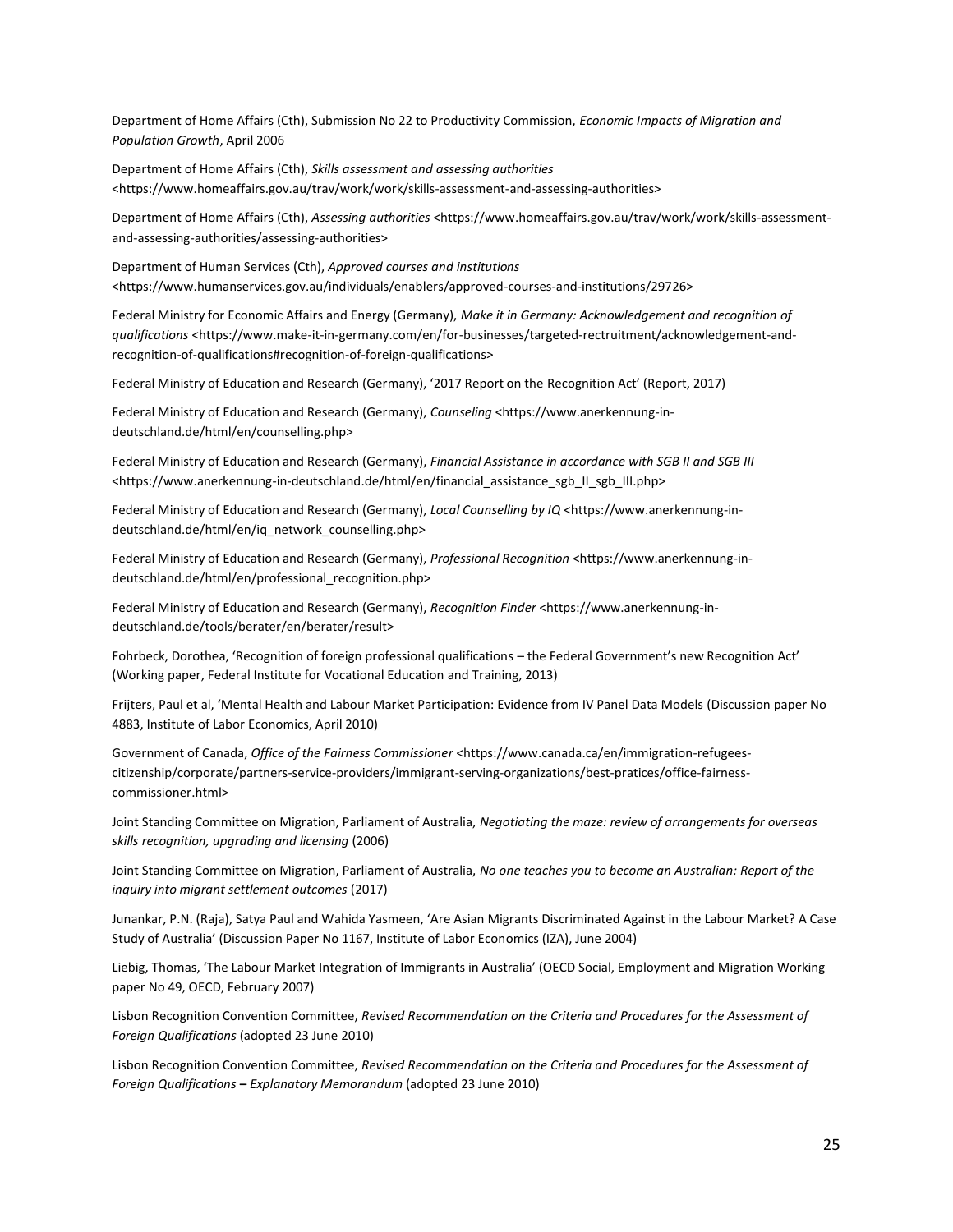Medical Board of Australia, *Standard pathway* <https://www.medicalboard.gov.au/registration/international-medicalgraduates/standard-pathway.aspx>

Migrant Employment & Training Taskforce (METT), Submission No 82 to Parliament of NSW, *Parliamentary Inquiry into Skills Shortages in Rural and Regional NSW*, June 2005

Ministry of Health, Welfare and Sport (The Netherlands), *Costs of test for certificate of professional competence* <https://www.bigregister.nl/buitenlands-diploma/procedures/verklaring-vakbekwaamheid/toetsen/kosten>

Misko, Josie, 'The role of qualifications in foreign labour mobility in Australia' (Research Report, National Centre for Vocational Education Research, 2012)

Moore, Carolyn et al, 'German Federalism in Transition' (2008) 17 *German Politics* 393

National Board of Health and Welfare (Sweden), *Optician – Educated outside EU and EEA* <https://legitimation.socialstyrelsen.se/en/educated-outside-eu-and-eea/optician/submit-your-application-for-a-licence>

Optometry Council of Australia and New Zealand, *Application Information and General Requirements – Optometrists with Overseas Qualifications* (April 2017) <http://www.ocanz.org/assets/Uploads/503b11c955/Assessment-of-Optometrists-with-Overseas-Qualifications-CURRENT-UPDATED-1-4-2017-v3.pdf>

Optometry Council of Australia and New Zealand, *Competency in Optometry Examination – 2018/19 Examination Fees <*http://www.ocanz.org/examination/competency-in-optometry-examination/examination-fees>

Optometry Council of Australia and New Zealand, *Assessment of Competence in Ocular Therapeutics* <http://www.ocanz.org/examination/assessment-of-competence-in-ocular-therapeutics/>

OECD and European Union, 'Indicators of Immigrant Integration 2015' (Research report, 2015)

OECD, 'Making Integration Work: Assessment and Recognition of Foreign Qualifications' (Research report, 2017)

Office of the Fairness Commissioner (OFC), 'Conducting Entry-to-Practice Reviews: Guide for Ontario's Regulatory Bodies' (Working paper, February 2015)

Office of the Fairness Commissioner (OFC), 'A ten year journey to fair access' (Annual report, 2017)

Patient Safety Authority (Denmark), *Optometrist* <https://danishbusinessauthority.dk/optometrist>

Productivity Commission, *Migrant Intake Into Australia*, Inquiry Report No 77 (2016)

Reid, Alison, 'Under-use of migrants' employment skills linked to poorer mental health' (2012) 36 *Australian and New Zealand Journal of Public Health* 120

Quiggin, John, 'Human Capital Theory and Education Policy in Australia' (1999) 32 *Australian Economic Review* 130

Schuster, Anke, Maria Vincenza Desiderio and Giuliana Urso, 'Recognition of Qualifications and Competences of Migrants' (Research report, International Organization for Migration, 2013)

Schaafsma, Joseph, and Arthur Sweetman, 'Immigrant Earning: Age at Immigration Matters' (2001) 34(4) *The Canadian Journal of Economics 34(4)* 1066-1099

SCoA, 'National Settlement Services: Outcomes Standards' (Working paper, June 2015)

SkillsIQ, 'Right Skills. Right Time?' (Research report, November 2017)

Tani, Massimiliano, 'Australia's jobs and migration policies are not making the best use of qualified migrants', *The Conversation*  (online), 8 February 2018 < https://theconversation.com/australias-jobs-and-migration-policies-are-not-making-the-best-useof-qualified-migrants-90944>

Wen, Le, and Sholeh A. Maani, 'A Panel Study of Immigrants' Overeducation and Earnings in Australia' (Discussion Paper No 11216, Institute of Labor Economics, December 2017)